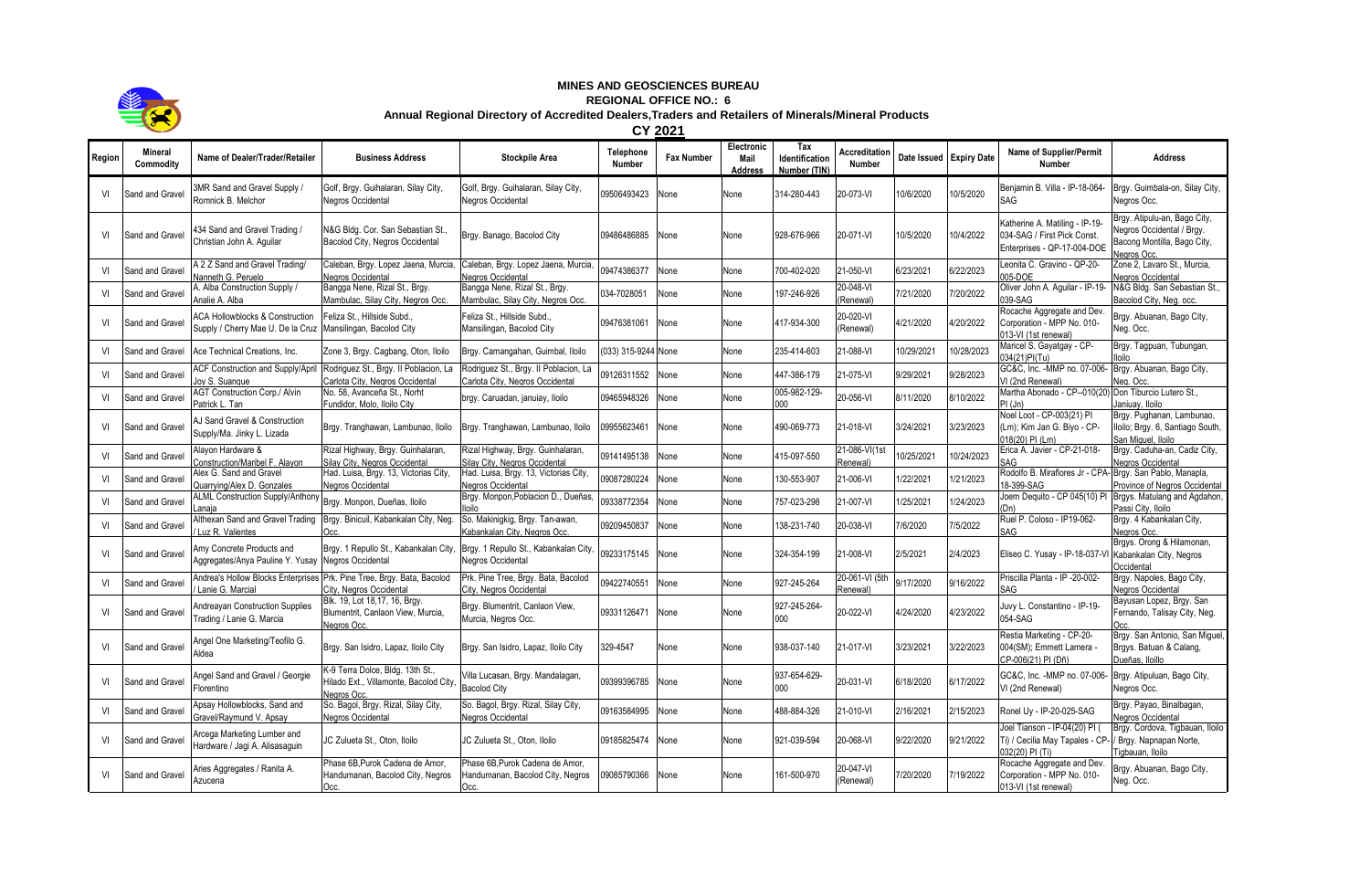| Region | <b>Mineral</b><br>Commodity | Name of Dealer/Trader/Retailer                                                     | <b>Business Address</b>                                                                                              | <b>Stockpile Area</b>                                                                                                    | Telephone<br>Number | <b>Fax Number</b> | Electronic<br>Mail<br>Address | Tax<br>Identification<br>Number (TIN) | Accreditation<br><b>Number</b> |            | Date Issued Expiry Date | <b>Name of Supplier/Permit</b><br><b>Number</b>                                                                                                | <b>Address</b>                                                                                                                        |
|--------|-----------------------------|------------------------------------------------------------------------------------|----------------------------------------------------------------------------------------------------------------------|--------------------------------------------------------------------------------------------------------------------------|---------------------|-------------------|-------------------------------|---------------------------------------|--------------------------------|------------|-------------------------|------------------------------------------------------------------------------------------------------------------------------------------------|---------------------------------------------------------------------------------------------------------------------------------------|
| VI     | Sand and Gravel             | Armando Saron Aggregates and<br>Construction Supply/ Armando<br>Saron              | Hda Conchita, Brgy. Marina,<br>Binalbagan, Negros Occ.                                                               | Brgy. Palayog, Hinigaran & Hda<br>Conchita, Brgy. Marina, Binalbagan,<br>Nearos Occ.                                     | 09398101304         | None              | None                          | 441-027-219                           | 20-029-VI<br>(Renewal)         | 5/4/2020   | 5/3/2022                | Monica Marie T. Aguilar - IP-<br>18-071-SAG                                                                                                    | V&G Bldg., San Sebastian St.,<br>Bacolod City, Neg. Occ.                                                                              |
| VI     | Sand and Gravel             | Artesano Construction Supply /<br>Consolacion T. Artesano                          | Purok Busay, Brgy. Cabug, Bacolod<br>City, Negros Occidental                                                         | Purok Busay, Brgy. Cabug, Bacolod<br>City, Negros Occidental                                                             | 09214244039         | None              | None                          | 106-878-190                           | 21-013-VI(1st<br>Renewal)      | 3/10/2021  | 3/9/2023                | GC&C, Inc. - MMP no. 07-006-<br>VI (2nd Renewal)                                                                                               | Brgy. Atipuluan, Bago City,<br>Negros Occ.                                                                                            |
| VI     | Sand and Gravel             | <b>B.H. Construction Materials</b><br>Trading / Bryan Justin Ong Hsieh             | Brgy. Pandan, Lambunao, Iloilo                                                                                       | Brgy. Pandan, Lambunao, Iloilo                                                                                           | 09228229160         | None              | None                          | 463-951-573                           | 20-060-VI                      | 9/2/2020   | 9/1/2022                | Ma. Eva Cecilia Vargas - CP-<br>077 (19) PI (Lm) / Rogelene<br>Lopez - CP -066 (19) PI (Lm)<br>Paterno Cyril Navarra - CP-<br>078 (19) PI (Lm) | Brgy. Tampucao, Lambunao,<br>Iloilo / Brgy. Pandan,<br>Lambunao, Iloilo / Brgy. Cubay,<br>Lambunao, Iloilo                            |
| VI     | Sand and Gravel             | <b>Bacolod Red Dragon Construction</b><br>Inc. / Bonifacio James C. Peña           | C.L. Montelibano. Narra Extension.<br>Capitol Heights Subd., Brgy.<br>Villamonte, Bacolod City, Negros<br>Occidental | Lot 1493, Buri Rd., Brgy.<br>Mandalagan, Bacolod City & Brgy.<br>Crossing Magallon, Moises Padilla,<br>Negros Occidental | 09495050517         | None              | None                          | 286-792-484                           | 20-078-VI                      | 10/26/2020 | 10/25/2022              | Eliseo C. Yusay, Jr. - IP-18-<br>037-SAG / Bonifacio Mario M.<br>Peña - IP-20-18-370-SAG                                                       | Brgys. Orong & Hilamonan,<br>Kabankalan City, Negros<br>Occidental / Brgy. Crossing<br>Magallon, Moises Padilla.<br>Negros Occidental |
| VI     | Sand and Gravel             | Blue Eyes Hardware/Construction<br>Materials/ Evelvn S. Ibit                       | Brgy. Bacan, Banga, Aklan                                                                                            | Brgy. Bacan, Banga, Aklan                                                                                                | 09186532163         | None              | None                          | 933-218-424                           | 21-099-VI                      | 1/29/2021  | 11/28/2023              | Annalie R. Reporen - CP-<br>2(2021)VI-3N                                                                                                       | Brgy. Taba-ao, Banga, Aklan                                                                                                           |
| VI     | Sand and Gravel             | Boysonsa Quarry/Mary Jean F.<br>Tayongtong                                         | Brgy. Barosong, Tigbauan, Iloilo                                                                                     | Brgy. Barosong, Tigbauan, Iloilo                                                                                         | 09083951397         | None              | None                          | 454-425-533                           | 21-087-VI                      | 0/27/2021  | 0/26/2023               | Cresence Carpio - CP-<br>026(21)PI(Al)                                                                                                         | Brgy. Balabago, Alimodian,<br>lloilo                                                                                                  |
| VI     | Sand and Gravel             | Brick Eight Traders, Inc.                                                          | Brgy. Iwa Ilaud, Pototan, Iloilo                                                                                     | Brgy. Iwa Ilaud, Pototan, Iloilo                                                                                         | 09399252946         | None              | None                          | 600-627-573                           | 21-102-VI                      | 12/10/2021 | 12/9/2023               | Danton A. Lebrilla - CP-<br>043(21)PI(Jn/Bd); Margarito<br>Parcon - CP-004(21)PI(Pt)                                                           | Brgys. Matag-ub, Janiuay &<br>Calansanan, Badiangan, Iloilo;<br>Brgy. Guibuangan, Pototan,                                            |
| VI     | Sand and Gravel             | BRNDragon Construction / Neal R.<br>Veron                                          | Brgy. Sigcay, Banga, Aklan                                                                                           | Brgy. Lapnag, Banga, Aklan                                                                                               | 09988697158         | None              | None                          | 244-798-529                           | 20-036-VI                      | 7/2/2020   | 7/1/2022                | Jose Lounel G. Alonzo - CP-<br>No. 01 (2020) VI-3N                                                                                             | Brgy. Estancia, Kalibo, Aklan                                                                                                         |
| VI     | Sand and Gravel             | B-SEG Sand and Gravel / Benjie J<br>Garcia                                         | Prk. San Jose, Brgy. Alijis, Bacolod<br>City, Negros Occidental                                                      | Prk. San Jose, Brgy. Alijis, Bacolod<br>City, Negros Occidental                                                          | 09236867895         | None              | None                          | 486-782-484                           | 20-062-VI (5th<br>Renewal)     | 9/17/2020  | 9/16/2022               | Priscilla Planta - IP -20-002-<br>SAG                                                                                                          | Brgy. Napoles, Bago City,<br><b>Vegros Occidental</b>                                                                                 |
| VI     | Sand and Gravel             | Cabadiangan Aggregates Corp.                                                       | Sitio Tongo, Brgy. Cabadiangan,<br>Himamaylan City, Negros Occidental                                                | Sitio Tongo, Brgy. Cabadiangan,<br>Himamaylan City, Negros Occidental                                                    | 09091811311         | None              | None                          | 114-601-108                           | 21-055-VI                      | 7/13/2021  | 7/12/2023               | Rocache Aggregate and Dev.<br>Corporation - MPP No. 010-<br>013-VI (2nd renewal)                                                               | Brgy. Abuanan, Bago City,<br>Neg. Occ.                                                                                                |
| VI     | Sand and Gravel             | Cango Sand and Gravel &<br>Hollowblocks Factory/ Melvin J.<br>Cango                | Bangga Palamunitan, Brgy.<br>Guinhalaran, Silay City, Negros<br>Occidental                                           | Bangga Palamunitan, Brgy.<br>Guihalaran, Silay City                                                                      | 09120532615         | None              | None                          | 275-055-631                           | 20-081-VI (3rd<br>Renewal)     | 11/16/2020 | 11/15/2022              | Almana Property Dev't. Corp.<br>QP-17-009-DOE / Jerro V.<br>Reliquias - IP-18-054-SAG                                                          | 23rd Lacson Extension, Cor.<br>Alijis Road, Bacolod City,<br>Negros Occidental / Brgy.<br>Bacuyangan, Hinoba-an,<br>Negros Occidental |
| VI     | Sand and Gravel             | Carl Bryan Hardware and Const.<br>Supplies/ Reoven M. Rada                         | Poblacion, Madalag, Aklan                                                                                            | Fulgencio, Balete, Aklan                                                                                                 | 09988550457         | None              | None                          | 923-988-900                           | 20-053-VI                      | 8/6/2020   | 8/5/2022                | Romualdo S. Zeque - CP No.<br>15(2020)VI-3R                                                                                                    | Brgy. Taba-ao, Banga, Aklan                                                                                                           |
| VI     | Sand and Gravel             | CDG Aggregates/Christopher C.<br>Galapino                                          | Akishola Circumferential Rd., Brgy.<br>Villamonte, Bacolod City, Negros<br>Occidental                                | Akishola Circumferential Rd., Brgy.<br>Villamonte, Bacolod City, Negros<br>Occidental                                    | 09209518219         | None              | None                          | 924-374-870                           | 21-046-VI                      | 6/3/2021   | 6/2/2023                | GC&C, Inc. - MMP no. 07-006-<br>VI (2nd Renewal)                                                                                               | Brgy. Bata, Bacolod City                                                                                                              |
| VI     | Sand and Gravel             | Cheney Enterprises/ Cecilia L. Ong                                                 | 1st Road Burgos Ext., Villamonte,<br>Bacolod City, Neg. Occ.                                                         | 1st Road Burgos Ext., Villamonte,<br>Bacolod City, Neg. Occ.                                                             | 4331583<br>4331652  | None              | None                          | 104-074-890-<br>0000                  | 20-009-VI                      | 2/17/2020  | 2/16/2022               | GC&C. Inc. - MMP no. 07-006-<br>/I (2nd Renewal)                                                                                               | Brgy. Atipuluan, Bago City,<br>legros Occ.                                                                                            |
| VI     | Sand and Gravel             | Chrisflo Construction<br>Supply/Rogelene G. Lopez                                  | Brgy. Pandan, Lambunao, Iloilo                                                                                       | Brgy. Pandan, Lambunao, Iloilo                                                                                           | 09150081532         | None              | None                          | 277-118-443                           | 21-026-VI                      | 4/20/2021  | 4/19/2023               | Ramon Vincent Gumana - IP-<br>01 (18)PI(Lm)                                                                                                    | Brgy. Misi, Lambunao, Iloilo                                                                                                          |
| VI     | Sand and Gravel             | Cloma's Enterprises/Felma V.<br>Cloma                                              | Brgy. Tabucan, Cabatuan, Iloilo                                                                                      | Brgy. Tabucan, Cabatuan, Iloilo                                                                                          | 09102138645         | None              | None                          | 928-923-878                           | 21-028-VI(1st<br>Renewal)      | 4/21/2021  | 4/20/2023               | Rogelio Solanic - CP-007-<br>21PI(Jn); Jose Elmer<br>Camarista - CP-038(20)PI(Jn)                                                              | Brgy.Danao, Janiuay, Iloilo;<br>Brgy. Madong, Janiuay, Iloilo                                                                         |
| VI     | Sand and Gravel             | CNA Sand and Gravel Trading /<br>Carmelita N. Agtoto                               | Brgy. Bagroy, Binalbagan, Negros<br>Occ                                                                              | Brgy. Bagroy, Binalbagan, Negros<br>Occ                                                                                  | 09985396973         | None              | None                          | 173-049-475                           | 20-024-VI                      | 4/24/2020  | 4/23/2022               | Jan Loue N. Selibio - CP-19-<br>047-SAG                                                                                                        | Brgy. Sto Rosario, Binalbagan,<br>Neg. Occ.                                                                                           |
| VI     | Sand and Gravel             | Coching Enterprises/Ariel T.<br>Cochina                                            | F. Carillo St., Poblacion, Numancia,<br>Aklan                                                                        | Badio, Numancia, Aklan and<br>Marianos, Numancia, Aklan                                                                  | (036)265-4321 None  |                   | None                          | 114-281-959                           | 21-076-VI(1st<br>Renewal)      | 0/4/2021   | 10/3/2023               | Victor L. Fernandez - CP-<br>27(2020) VI-3R; Norlyn A.<br>Pilante - CP-10(2021)VI-3R                                                           | Brgy. Mina, Lezo, Aklan; Brgy.<br>Mobo, Kalibo, Aklan                                                                                 |
| VI     | Sand and Gravel             | Cookie and Kids Sand and Gravel<br>Trading/Arnie D. Benedicto                      | Hda. Normandia, Brgy. Guinhalaran,<br>Silay City, Negros Occidental                                                  | Hda. Normandia, Brgy. Guinhalaran,<br>Silay City, Negros Occidental                                                      | 09515662956         | None              | None                          | 290-745-474                           | 21-078-VI(1st<br>Renewal)      | 0/7/2021   | 10/6/2023               | Emiliano Jose Manuel<br>Francisco D. Gastpn - IP-20-<br>$045-SAG$                                                                              | Brgy. E. Lopez, Silay City,<br>Negros Occidental                                                                                      |
| VI     | Sand and Gravel             | CRG Sand and Gravel and<br><b>Construction Supplies/Christopher</b><br>Rey Grabato | Brgy. Talarucan, Mina, Iloilo                                                                                        | Brgy. Talaruca, Mina, Iloilo                                                                                             | 09985890431         | None              | None                          | 949-347-168                           | 20-089-VI                      | 12/10/2020 | 12/9/2022               | Ireneo E. Grabato II - CP-<br>059(20)PI(Jn)                                                                                                    | Brgy. Danao, Januiay, Iloilo                                                                                                          |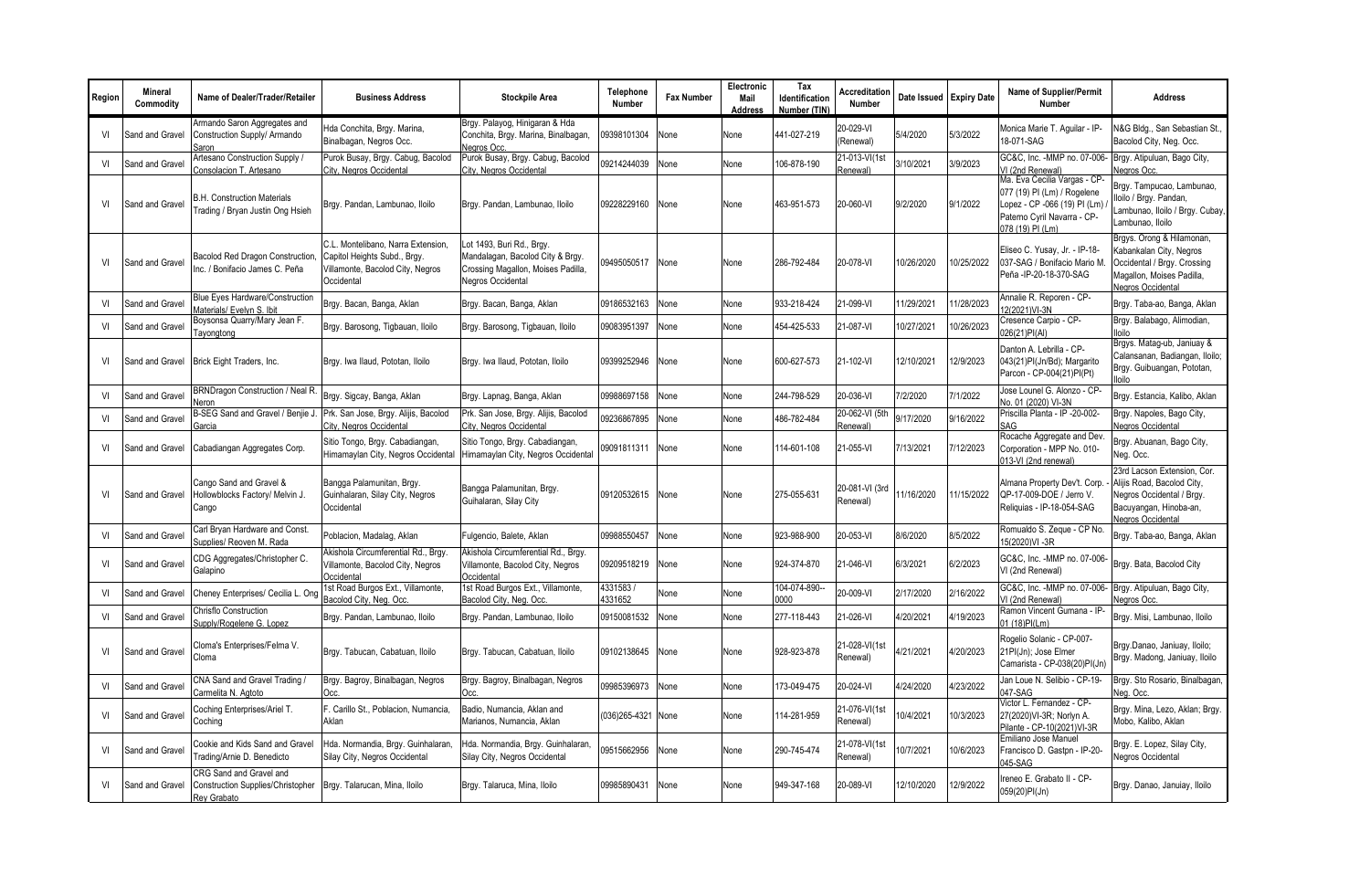| Region | <b>Mineral</b><br>Commodity          | Name of Dealer/Trader/Retailer                                                      | <b>Business Address</b>                                                     | <b>Stockpile Area</b>                                                                        | Telephone<br>Number        | <b>Fax Number</b> | Electronic<br>Mail<br><b>Address</b> | Tax<br>Identification<br>Number (TIN) | Accreditation<br><b>Number</b> | Date Issued Expiry Date |           | Name of Supplier/Permit<br>Number                                                                                                                              | <b>Address</b>                                                                                         |
|--------|--------------------------------------|-------------------------------------------------------------------------------------|-----------------------------------------------------------------------------|----------------------------------------------------------------------------------------------|----------------------------|-------------------|--------------------------------------|---------------------------------------|--------------------------------|-------------------------|-----------|----------------------------------------------------------------------------------------------------------------------------------------------------------------|--------------------------------------------------------------------------------------------------------|
| VI     | Sand and Grave                       | <b>Cris Marie Construction</b><br>Supply/Cris Marie C. Danay                        | M.V. Hechanova, Leganes, Iloilo                                             | Brgy. Dila-an, Dueñas/Bigke,<br>Leganes                                                      | 09956193336                | None              | None                                 | 774-367-609                           | 21-014-VI                      | 3/15/2021               | 3/14/2023 | Candida Gutierrez - CP<br>070(20) PI (Dñ) and Sheila<br>Marie Buyco - CP-071(20) PI<br>(Dñ)                                                                    | Brgy. Dilaan, Dueñas, Iloilo<br>and Brav. Dilaan. Dueñas.<br>lloilo                                    |
| V      | Sand and Gravel<br>Filling Materials | Cross Road Concrete Products/<br>Joel S. Brazas                                     | Brgy. Jalaud Norte, Zarraga, Iloilo                                         | Brgy. Jalaud Norte, Zarraga, Iloilo                                                          | 09399212453                | None              | None                                 | 168-263-146                           | 20-034-VI<br>(Renewal)         | 6/29/2020               | 6/28/2022 | Jesus Benedicto, Sr.-QP-15-<br>017 (Du)/ Kim Jan Biyo - QP<br>20-003 (Sm)/ Ian JohnCapatar<br>CP-079(19)PI(Ln)/Philip<br>Anthony Piccio- CP-005 (20)Pl<br>(Dñ) | Dumangas, Iloilo / San<br>Miquel, Iloilo / Leon, Iloilo /<br>Dueñas Iloilo                             |
| VI     | Sand and Gravel                      | C-Stones Const. Supplies Trading/<br>Khenna Marie A. Chiu                           | Marapara Heights, Circumferential<br>Road, Brgy. Bacolod City, Neg. Occ.    | Marapara Heights, Circumferential<br>Road, Brgy. Bacolod City, Neg. Occ.                     | 09212445929<br>09952718754 | None              | None                                 | 461-160-227                           | 20-014-VI                      | 3/11/2020               | 3/10/2022 | Ma. Theresa H. Cocuba - IP-<br>19-035-SAG                                                                                                                      | Prk. Sawmill 2, Brgy. Bata,<br>Bacolod City, Negros Occ.                                               |
| VI     | Sand and Gravel                      | Damasco Marketing/Nathaniel H.<br>Damasco                                           | Brgy. Ungka 1, Pavia, Iloilo                                                | Brgy. Ungka 1, Pavia, Iloilo                                                                 | 329-6934                   | None              | None                                 | 122-003-703                           | 21-037-VI                      | 5/7/2021                | 5/6/2023  | Felisu Suresca - QP 18-<br>004(Sn); LG Golden Mags<br>Corp. - QP-03(20)PI(Lm)                                                                                  | Brgy. Sto. Angel, San Miguel,<br>iloilo; Brgy. Cunarom,<br>ambuano, lloilo.                            |
| VI     | Sand and Grave                       | <b>DEAN'S Sand and Gravel</b><br>Trading/Dean Patrick T. Gerardo                    | Matatag #2, Brgy. Ma-ao, Bago City,<br>Negros Occidental                    | Matatag #2, Brgy. Ma-ao, Bago City,<br><b>Negros Occidental</b>                              | 09338204921                | None              | None                                 | 279-101-090                           | 21-059-VI                      | 7/16/2021               | 7/15/2023 | Jelyn P. Garcia - IP-18-068-<br>SAG                                                                                                                            | Bago River, Brgy. Atipulu-an,<br>Bago City, Negros Occidental                                          |
| VI     | Sand and Gravel                      | <b>DFH Aggregates and Const.</b><br>Supply/ Dirk Francis R. Hosillos                | Cagamutan Norte, Leganes, Iloilo                                            | Cagamutan Norte, Leganes, Iloilo                                                             | 033) 396-1429 None         |                   | None                                 | 274-216-755                           | 20-033-VI                      | 6/29/2020               | 6/28/2022 | Jocelyn Belmonte - CP-068<br>(19)PI (Dñ)                                                                                                                       | Brgy. Bagongbong, Dueñas,<br>lloilo                                                                    |
| VI     | Sand and Gravel                      | Dion's Sand and Gravel Enterprise/<br>Diadem Demafelis Lusa                         | Brgy. Tabucan, Barotac Nuevo, Iloilo                                        | Brgy. Tabucan, Barotac Nuevo, Iloilo                                                         | 09482186910                | None              | None                                 | 295-027-868                           | 21-045-VI                      | 6/3/2021                | 6/2/2023  | George Nicole Balmaceda<br>CP 025(17)PI(Dñ)                                                                                                                    | Brgy. Minanga, Dueñas, Iloilo                                                                          |
| VI     | Sand and Gravel                      | <b>DLR Builders and Cosntruction</b><br>Supplies Corp.                              | Purok Manihan, Brgy. Bunga,<br>Salvador Benedicto, Negros<br>Occidental     | Purok Manihan, Brgy. Bunga,<br>Salvador Benedicto, Negros<br>Occidental                      | 09462534878                | None              | None                                 | 481-958-624                           | 21-023-VI                      | 4/15/2021               | 4/14/2023 | Bago river Sandrock Corp. - IP<br>19-030-SAG                                                                                                                   | Brgy. Lopez Jaena, Murcia,<br>Negros Occidental                                                        |
| VI     | Sand and Gravel                      | Dodo Arman Hardware &<br><b>Construction Supply</b><br>Enterprises/Arman C. Colaljo | Brgy. Panandanon Silos, Murcia.<br><b>Negros Occidental</b>                 | Brgy. Iglau-an & Brgy. Silos, Murcia,<br>Negros Occidental                                   | 09983431604                | None              | None                                 | 477-426-417                           | 21-053-VI                      | 7/9/2021                | 7/8/2023  | Leonita C. Gravino - QP-20-<br>005-DOE                                                                                                                         | Brgy. Caliban, Murcia, Negros<br>Occidental                                                            |
| VI     | Sand and Grave                       | Domejes Concrete Products/<br>Gregorio D. Domejes                                   | Brgy. Tiring, Cabatuan, Iloilo                                              | Brgy. Tiring, Cabatuan, Iloilo                                                               | 09391199919                | None              | None                                 | 931-279-686                           | 20-055-VI                      | 8/7/2020                | 8/6/2020  | Ma. Eva Cecilia Vargas - CP-<br>077 (19) PI (Lm)                                                                                                               | Latañafrancia St., Pobacion<br>lawod, Lambunao, Iloilo                                                 |
| VI     | Sand and Gravel                      | Double N Sand, Gravel and<br>Construction Services/Nestor D.                        | Blk 14 Lot 8 Villa Carolina Village 3,<br>Brgy. Caingin, Lapaz, Iloilo City | Brgy. Camangay, Leganes and Brgy<br>Butuan, Dueñas, Iloilo                                   | 09201138613                | None              | None                                 | 199-299-298                           | 21-106-VI                      | 12/23/2021              | 2/22/2023 | Crispin T. Danay -<br>CP014(21)PI(Ca); Crispin T.<br>Danav - CP-051(21)PI(Dñ)                                                                                  | Brgy. Badlan Pequeño,<br>Calinog, Iloilo; Brgy. Dilaan and<br>Cabudian, Dueñas, Iloilo                 |
| VI     | Sand and Gravel                      | <b>DTOTO Builders and Construction</b><br>Supply, Inc.                              | San Juan St., Sto. Niño, Brgy. 3,<br>Bacolod City, Negros Occidental        | Prk. Bangrus, Brgy, 1, Bacolod City                                                          | (034)-4321875 None         |                   | None                                 | 405-391-703                           | 21-033-VI                      | 4/30/2021               | 1/29/2023 | GC&C, Inc. - MMP no. 07-006-<br>VI (2nd Renewal)                                                                                                               | Brgy. Antipulu-an, Bago City,<br>Negros Occidental                                                     |
| VI     | Sand and Gravel                      | E & A Hardware Supply / Elmer S.<br>Sabido                                          | San Roque North, Brgy. 8, San<br>Miguel, Iloilo                             | San Roque North, Brgy. 8, San<br>Miquel, Iloilo                                              | None                       | None              | None                                 | 464-822-363                           | 20-066-VI                      | 9/22/2020               | 9/21/2022 | Kim Jan G. Biyo - CP-018 (20)<br>PI (Lm)                                                                                                                       | Brgy. Alugmawa & Gines,<br>Municipality of Lambunao, Iloilo                                            |
| VI     | Sand and Gravel                      | E. Maca Sand and Gravel<br>Trading/Emarose A. Maca                                  | So. Bagol, Brgy. Rizal, Silay City,<br>Negros Occidental                    | So. Bagol, Brgy. Rizal, Silay City,<br>Negros Occidental                                     | 09506494602                | None              | None                                 | 719-711-525                           | 21-005-VI                      | 1/22/2021               | /20/2023  | Charles Benedict C. Lacson -<br>IP-20-026-SAG                                                                                                                  | Brgy. E. Lopez, Silay City,<br>Negros Occidental                                                       |
| VI     | Sand and Grave                       | Eagle Construction / Virgilio B.<br>Lucareza                                        | Blk. 19 Lot 9, Doña Juliana Subd.<br>Bacolod City, Neq. Occ.                | Blk. 6 Saint Margarete St., Doña<br>Juliana Subd. Brgy. Taculing,<br>Bacolod City, Neg. Occ. | 09267293005                | None              | None                                 | 134-299-446                           | 20-027-VI                      | 5/4/2020                | 5/3/2022  | Monica Marie T. Aquilar - IP-<br>18-071-SAG                                                                                                                    | N&G Bldg., San Sebastian St.,<br>Bacolod City, Neg. Occ.                                               |
| VI     | Sand and Gravel                      | Ella Construction Supply / Rommel<br>Pamotillo                                      | Brgy. Lincud, Dingle, Iloilo                                                | Brgy. Canabajan, Calinog, Iloilo                                                             | 09392455538                | None              | None                                 | 153-395-146                           | 20-043-VI                      | 7/14/2020               | 7/13/2022 | Nathaniel Bejemino - CP-052<br>(19) PI (Ca)                                                                                                                    | Brgy. Guiso, Calinog, Iloilo                                                                           |
| VI     | Sand and Gravel                      | EPL Sand and Gravel/Pedro M.<br>Ledesma                                             | Brgy. 7(Poblacion), Tigbauan, Iloilo                                        | Brgy. Maite Paquiño, Lambunao,<br><b>Iloilo</b>                                              | 09216862204                | None              | None                                 | 101-813-357                           | 21-020-VI                      | 3/25/2021               | 3/24/2023 | Cecilia May Tapales - CP-<br>019(17)PI(Ti); Mary Jane<br>Tayongtong - CP-041(20) PI<br>(Ti)                                                                    | Brgy. Napnapan Norte,<br>Tigbauan, Iloilo; Brgy.<br>Barosong, Tigbauan, Iloilo                         |
| VI     |                                      | Sand and Gravel   Famaed Corporation                                                | 210 Diversion Road, Sambag, Jaro,<br>lloilo City                            | Brgy. Mambawi, Alimodian, Iloilo                                                             | 09124165075                | None              | None                                 | 455-577-146                           | 21-061-VI                      | 7/27/2021               | 7/26/2023 | Fama Edmer - CP-<br>002(20)PI(AI): Fama John<br>Hazel - QP-19-001(Ma);<br>Fama, Merlyn - QP-17-<br>005(Ma)                                                     | Brgy. Mambawi, Alimodian,<br>Iloilo; Brgy. Nasaka, Maasin,<br>Iloilo; Brgy. Nasaka, Maasin,<br>lloilo. |
| VI     | Sand and Gravel                      | Fantillan Lumber and<br>Hardware/Febie Jane G. Fantillan                            | Brgy. Sta. Rosa, Guimbal, Iloilo                                            | Brgy. Alangan, Sibalom, Antique                                                              | 09163374216                | None              | None                                 | 329-304-327                           | 21-022-VI                      | 3/26/2021               | 3/25/2023 | Antero Fadrillan Jr. -<br>MGS2021-003; Joseph Hipona<br>MGS2021-004                                                                                            | Brgy. Igdalaquit, Sibalom,<br>Antique; Brgys. Durog & San<br>Pedro, Antique                            |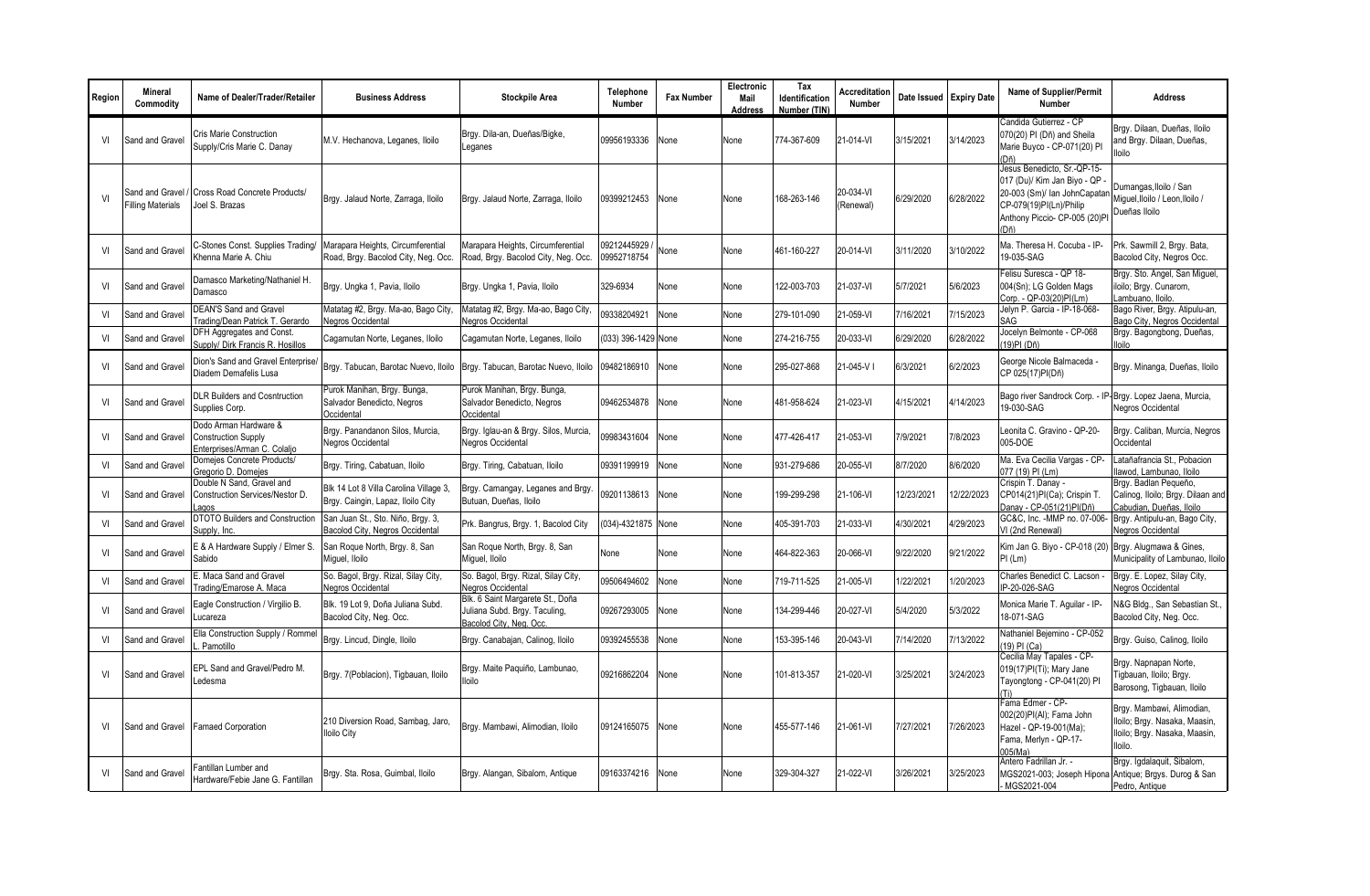| Region | <b>Mineral</b><br>Commodity                          | Name of Dealer/Trader/Retailer                                     | <b>Business Address</b>                                                                     | <b>Stockpile Area</b>                                                               | Telephone<br><b>Number</b>        | <b>Fax Number</b> | Electronic<br>Mail<br>Address | Tax<br><b>Identification</b><br>Number (TIN) | <b>Accreditation</b><br><b>Number</b> |            | Date Issued Expiry Date | <b>Name of Supplier/Permit</b><br><b>Number</b>                                  | Address                                                          |
|--------|------------------------------------------------------|--------------------------------------------------------------------|---------------------------------------------------------------------------------------------|-------------------------------------------------------------------------------------|-----------------------------------|-------------------|-------------------------------|----------------------------------------------|---------------------------------------|------------|-------------------------|----------------------------------------------------------------------------------|------------------------------------------------------------------|
| VI     | Sand and Gravel                                      | FH3 Construction Supply Trading/<br>Hugo M. Flores III             | Lot 4 Blk. 9, Rosario Ave. Rosario<br>Heights, Brgy. Taculing, Bacolod<br>City, Negros Occ. | TR Lot C Triangle Lot Burgos Ext.<br>Road, Brgy. Estefania, Bacolod City            | 09338617255                       | None              | None                          | 911-218-380                                  | 20-058-VI                             | 8/13/2020  | 8/12/2022               | Jonas G. Sason - IP-18-014-<br>SAG                                               | Ayala North Point, Talisay City,<br>Nearos Occ.                  |
| VI     | Sand and Gravel                                      | First Five Labor Services/Benjamir<br>De Asis Sy                   | Block 1, Lot3, Hillside Subd.,<br>Mansilingan, Bacolod City, Negros<br>Occidental           | Block 1, Lot3, Hillside Subd.,<br>Mansilingan, Bacolod City, Negros<br>Occidental   | 09391218396                       | None              | None                          | 183-302-688                                  | 21-30-VI                              | 4/28/2021  | 4/27/2023               | GC&C, Inc. - MMP no. 07-006-<br>VI (2nd Renewal)                                 | Brgy. Atipuluan, Bago City,<br>Negros Occ.                       |
| VI     | Sand and Gravel                                      | <b>First Makeen Construction/Aniceto</b><br>D. Fernandez           | Brgy. Tondog, Tangalan, Aklan                                                               | Brgy. Tondog, Tangalan, Aklan                                                       | 09190048466                       | None              | None                          | 174-182-348                                  | 21-047-VI                             | 6/4/2021   | 6/3/2023                | January H. Lu - CP-<br>05(2021)VI-3N                                             | Brgy. Cupang, Banga, Aklan                                       |
| VI     | Sand and Gravel<br>(Dredged<br>Materials)            | <b>First Terradev Corporation</b>                                  | Suite 202 Golden Rock Building, 168<br>Salcedo St., Legaspi Village, Makati                 | N/A Direct load of silty sand material                                              | 88912761-62                       | None              | None                          | 201-401-052                                  | 21-004-VI                             | 1/20/2021  | 1/19/2023               |                                                                                  |                                                                  |
| VI     | Sand and Gravel                                      | FIU Sand and Gravel/ Francico I.                                   | #76 St., Ignatius Ave. Doña Juliana<br>Subd., Bacolod City, Neq. Occ.                       | Brgy.Guintubhan, Isabela, Negros<br>Occidental                                      | 09285030072                       | Vone              | None                          | 178-166-440-<br>000                          | 20-013-VI                             | 3/11/2020  | 3/10/2020               | Marisa R. Cania - CP-19-025-<br>SAG                                              | Colmenares St., La Castellana<br>Negros Occ.                     |
| VI     | Sand and Gravel                                      | Five J's Hollow Blocks/ Eugene C.<br>eonidas                       | Purok Mahimaya-on, Brgy. Bata,<br>Bacolod City, Negros Occ.                                 | Purok Mahimaya-on, Brgy. Bata,<br>Bacolod City, Negros Occ.                         | (034) 7060582<br>(034)<br>7099887 | None              | None                          | 156-062-447<br>$000 \,$                      | 20-007-VI                             | 2/10/2020  | 2/9/2022                | GC&C. Inc. -MMP no. 07-006-<br>VI (2nd Renewal)                                  | Brgy. Atipuluan, Bago City,<br>Negros Occ.                       |
| VI     | Sand and Gravel                                      | Four SG Enterprises / Ricardo C.<br>Guevarra                       | North Proper, Brgy. Taloc, Bago City<br>Negros Occidental                                   | Brgy. Taloc, Bago City, Negros<br>Occidental                                        | 034-732-8919                      | None              | None                          | 168-278-492                                  | 20-064-VI                             | 9/21/2020  | 9/20/2022               | Rafael Araneta - IP-18-034-<br>SAG                                               | Brgy. Malingin, Bago City                                        |
| VI     | Basalt<br>Aggregates and<br><b>Filling materials</b> | G.F. Falcis Const. & Supply /<br>Giilbert F. Falcis                | #180 Poblador Subd., Brgy. Tabuc<br>Suba, Jaro, Iloilo City                                 | Jalaud Norte, Zarraga, Iloilo                                                       | (033) 327-55-<br>61               | Vone              | None                          | 907-746-200-<br>000                          | 20-016-VI<br>(Renewal)                | 3/11/2020  | 3/10/2022               | Ricardo Cartera - QP-18-008<br>(An)                                              | Brgy. Jibolo, Janiuay, Iloilo                                    |
| VI     | Sand and Gravel                                      | Gary Sand and Gravel Enterprises/                                  | Brgy. Anonang, Leon Iloilo                                                                  | Brgy. Anonang, Leon Iloilo                                                          | 09999949501                       | None              | None                          | 923-419-344-<br>200                          | 20-002-VI                             | /23/2020   | /22/2022                | Gerardo P. Villanueva - CP-<br>032 (19) PI (TI)                                  | LJ Ledesma Subd. Buhang,<br>Jaro, Iloilo Citv                    |
| VI     | Sand and Gravel                                      | Genesis Consolidated Concrete<br>Products/Johnny S. Go             | Capitol Heights, Mansilingan Road,<br>Mansilingan, Bacolod City                             | Purok Himaya, Manisilingan Road,<br>Mansilingan, Bacolod City, Negros<br>Occidental | (034) 708-7475 None               |                   | None                          | 160-900-121                                  | 21-098-VI                             | 11/25/2021 | 11/24/2023              | GC&C. Inc. - MMP no. 07-006-<br>VI (2nd Renewal)                                 | Brgy. Abuanan, Bago City,<br>Neg. Occ.                           |
| VI     | Sand and Gravel                                      | GJIREH Hardware & Construction<br>Supplies/Aivan Leo T. Esparagoza | Brgy. San Jose, Binalbagan, Negros<br>Occidental                                            | Brgy. San Jose, Binalbagan/Brgy.<br>Recreo, Pontevedra, Negros<br>Occidental        | 09171173286                       | None              | None                          | 253-449-362                                  | 21-093-VI                             | 11/16/2021 | 11/15/2023              | Mario M. Peña, Jr. - IP-20-047<br>SAG                                            | Brgy. Bungahin, Isabela                                          |
| VI     | Sand and Gravel                                      | GM Japitana Hollow Blocks & Sand<br>and Gravel/Glenn M. Japitana   | Sitio Cabug, Brgy. Guinhalaran, Silay<br>City, Negros Occidental                            | Sitio Cabug, Brgy. Guinhalaran, Silay<br>City, Negros Occidental                    | 09105793020                       | None              | None                          | 261-547-704                                  | 21-074-VI                             | 9/28/2021  | 9/27/2023               | Emiliano Jose Manuel<br>Francisco D. Gastpn - IP-20-<br>045-SAG                  | Brgy. E. Lopez, Silay City,<br>Negros Occidental                 |
| VI     | Sand and Gravel                                      | Godlen Republic Construction &<br>Supply/Romeo Oeoito Segura, Jr.  | Brgy. Mali-ao, Pavia                                                                        | Brgy. Mali-ao, Pavia                                                                | None                              | None              | None                          | None                                         | 21-042-VI                             | 5/17/2021  | 5/16/2023               | Rogelio Solania -CP-<br>007(21)PI(Jn); Auli Anne<br>Plagata - CP-046(20) PI(Ca   | A. Nobleza St., Janiauy, Iloilo;<br>Brgy. Angare, Dueñas, Iloilo |
| VI     | Sand and Gravel                                      | Golden Bars Construction Supplies<br>Enterprises/ Lolita M. Libre  | Sunshine Valley, Burgos Extension<br>Estefania, Bacolod City, Negros Occ                    | Sunshine Valley, Burgos Extension<br>Estefania, Bacolod City, Negros Occ.           | 09393055164                       | None              | None                          | 933-864-308                                  | 20-006-VI                             | 2/5/2020   | 2/4/2022                | GC&C, Inc. - MMP no. 07-006-<br>VI (2nd Renewal)                                 | Brgy. Atipuluan, Bago City,<br>Negros Occ.                       |
| VI     | Sand and Gravel                                      | Gonzales Lumber and<br>Hardware/Krystianne April G.<br>Dofeliz     | C. Hermanos St., Brgy. Poblacion,<br>Altavas, Aklan                                         | Brgy. Lupo, Altavas, Aklan                                                          | (036)269-1070 None                |                   | None                          | 439-248-937                                  | 21-094-VI                             | 11/18/2021 | 11/17/2023              | Jenerson I. Roveras-CP-<br>14(2021) VI-3N                                        | Brgy. Daja Sur, Banga, Aklan                                     |
| VI     | Sand and Gravel                                      | Green Harvest Builders/Potenciano<br>3. Rodriguez                  | 19 Martyrs St., Brgy. Poblacion,<br>Kalibo, Aklan                                           | Brgy. Libas, Banga, Aklan                                                           | 09999944958                       | None              | None                          | 14-290-194                                   | 21-024-VI                             | 4/15/2021  | 4/14/2023               | JV Commercial - CP No. -<br>19(2020) VI-3N                                       | Brgy. Taba-ao, Banga, Aklan                                      |
| VI     | Sand and Gravel                                      | Greenland Builders/Nestor Victor<br>3. Rodriauez                   | Roxas Avenue, Kalibo, Aklan                                                                 | Brgy. Ugsod, Banga, Aklan                                                           | 09309710454                       | Vone              | None                          | 102-219-958                                  | 20-088-VI                             | 2/7/2020   | 12/6/2022               | Ariel B. Gepty - CP No.<br>10(2020)VI-3N                                         | Banga Bacan, Aklan                                               |
| VI     | Sand and Gravel                                      | Guimon Sand and Gravel<br>Hollowblocks Factory / Josal G.<br>Grio  | Brgy. Acao, Cabatuan, Iloilo                                                                | Brgy. Mandog, Maasin, Iloilo                                                        | 09084383451                       | None              | None                          | 304-371-779                                  | 20-041-VI<br>(Renewal)                | 7/13/2020  | 7/12/2022               | LG Golden Mags Corp. - IP-03<br>(20) PI (Lm)                                     | Purok I. Pavia, Iloilo                                           |
| VI     | Sand and Gravel                                      | <b>GVJK Construction Supply/Cheryl</b><br>E. Salarda               | Sitio Tuburan, Brgy. Igtambo, San<br>Miguel, Iloilo                                         | Sitio Tuburan, Brgy. Igtambo, San<br>Miguel                                         | 09982096542                       | Vone              | None                          | 454-592-612                                  | 21-016-VI                             | 3/22/2021  | 3/21/2023               | Kim Jan G. Biyo - CP-018 (20) Brgy. 6, Santiago South, San<br>PI (Lm)            | Miguel, Iloilo                                                   |
| VI     | Sand and Gravel                                      | Hannah Angela Sand and Gravel<br>Supply / Josie T. Casumpang       | Brgy. Tacay, Buenavista, Guimaras                                                           | Brgy. Tacay, Buenavista, Guimaras                                                   | 09101641614                       | None              | None                          | 12-007-616                                   | 20-070-VI                             | 9/30/2020  | 9/29/2022               | Rey Isidro Panes - CP-017(20)<br>PI (Zr)                                         | Brgy. Balud, Zarraga, Iloilo                                     |
| VI     | Sand and Gravel                                      | Harzel Aggregates Trading/Cherryl<br>May M. Mameloco               | Brgy. San Antonio, Barbaza, Antique                                                         | Brgy. San Antonio, Barbaza, Antique                                                 | 09382378274                       | None              | None                          | 413-252-289                                  | 21-060-VI                             | 7/23/2021  | /22/2023                | Neil H. Daquila - - MGS-2019-<br>012                                             | Beri, Barbaza, Antique                                           |
| VI     | Sand and Gravel                                      | HJMJ Const. and Supply/ Haresh<br>Menghnani                        | Burgos St., Brgy. 2, La Carlota City,<br>Neg. Occ.                                          | Brgy. Ayungon, La Carlota City,<br>Negros Occidental                                | (034) 4353972<br>7351529          | None              | None                          | 937-894-175-<br>000                          | 20-012-VI                             | 2/28/2020  | 2/27/2022               | Rocache Aggregate and Dev.<br>Corporation - MPP No. 010-<br>013-VI (1st renewal) | Brgy. Abuanan, Bago City.<br>Neg. Occ.                           |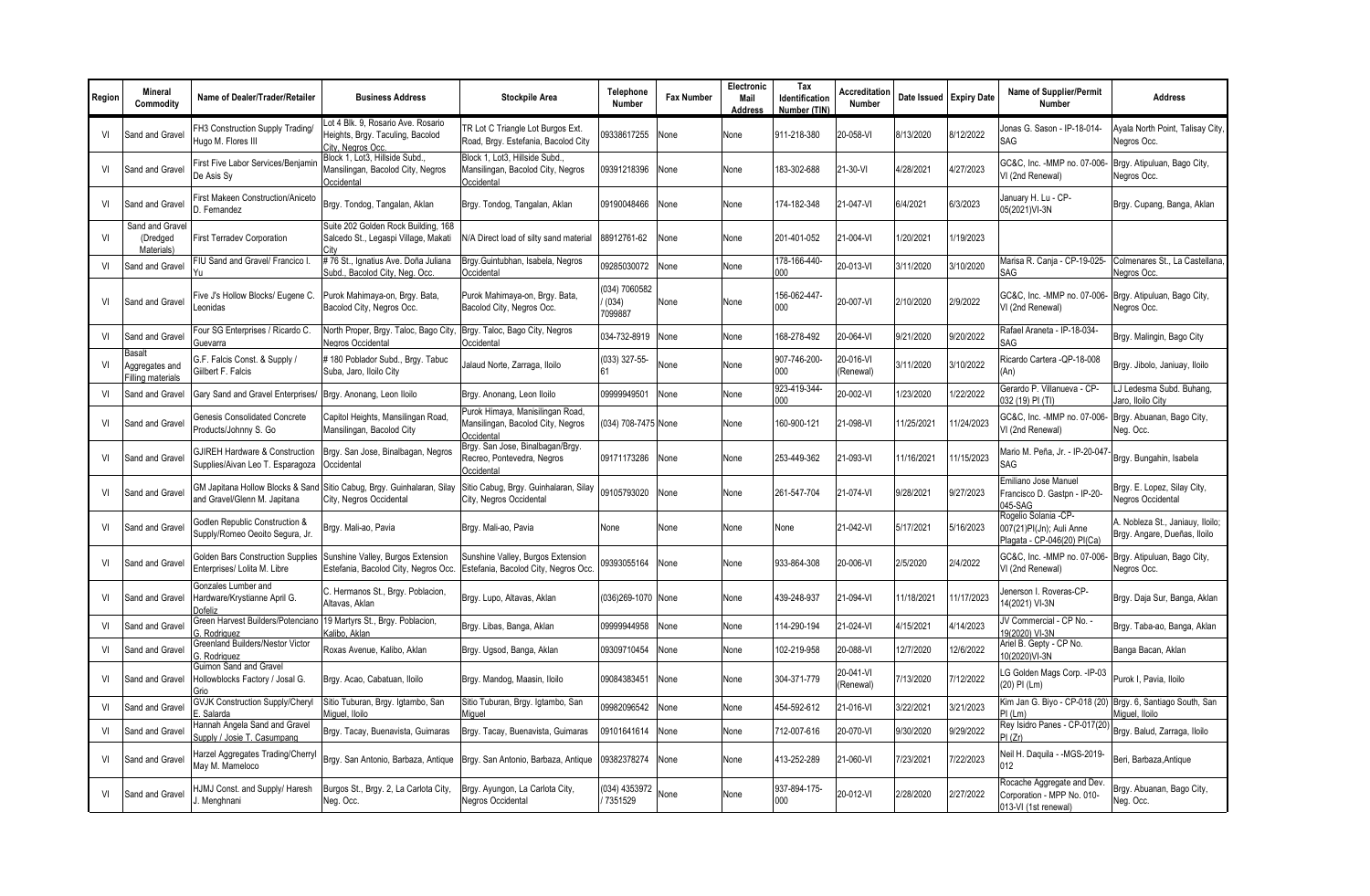| Region | Mineral<br>Commodity | Name of Dealer/Trader/Retailer                                                    | <b>Business Address</b>                                                                                             | <b>Stockpile Area</b>                                                                     | Telephone<br><b>Number</b> | <b>Fax Number</b> | Electronic<br>Mail<br>Address | Tax<br>Identification<br>Number (TIN) | Accreditation<br>Number | Date Issued Expiry Date |            | <b>Name of Supplier/Permit</b><br><b>Number</b>                                                                            | <b>Address</b>                                             |
|--------|----------------------|-----------------------------------------------------------------------------------|---------------------------------------------------------------------------------------------------------------------|-------------------------------------------------------------------------------------------|----------------------------|-------------------|-------------------------------|---------------------------------------|-------------------------|-------------------------|------------|----------------------------------------------------------------------------------------------------------------------------|------------------------------------------------------------|
| VI     | Sand and Gravel      | HLJ Sand and Gravel Trading /<br>Jeannylin L. Heradura                            | Hda Baka Baka, Brgy. Dos<br>Hermanos, Talisay City, Negros Occ.                                                     | Brgy. Dos Hermanos, Talisay City,<br>Negros Occ.                                          | 09338690326                | None              | None                          | 278-067-000                           | 20-046-VI               | 7/20/2020               | 7/19/2022  | Bonifacio Mario C. Peña. Jr. -<br>CP-19-057-SAG                                                                            | C.I. Montelibano. Villamonte.<br>Bacolod City, Neg. Occ.   |
| VI     | Sand and Gravel      | Homeboys Contracting Supply and<br>Hardware/Reynold A. Belandres                  | Brgy. San Jose, San Miguel, Iloilo                                                                                  | Brgy. San Jose, San Migurel, Iloilo                                                       | 09989824767                | None              | None                          | 168-755-686                           | 21-049-VI               | 6/18/2021               | 6/17/2023  | Maria Cleofas Gellor CP-<br>018(21)(Ln)                                                                                    | Brgy. Coyugan Noerte, Leon,<br>lloilo                      |
| VI     | Sand and Gravel      | Homena Trucking Services/Zaide<br>F. Homena                                       | Brgy. Jaguimit, Dueñas, Iloilo                                                                                      | Brgy. Jaguimit, Dueñas, Iloilo                                                            | 09773118900                | None              | None                          | <b>NA</b>                             | 21-089-VI               | 10/29/2021              | 10/28/2023 | Dovie Rolloque -CP-<br>025(21)PI(Dñ)                                                                                       | Brgy. Jaguimit, Dueñas, Iloilo                             |
| VI     | Sand and Grave       | AM Construction and Supply<br>Corp./ Atty. Miru Alfonso Tupas                     | Brgy. Catan-agan, San Enrigue, Iloilo                                                                               | Brgy. Catan-agan, San Enrique, Iloilo 09199911228                                         |                            | None              | None                          | 010-158-892                           | 20-004-VI               | 1/23/2020               | 1/22/2022  | Geraldine Harder - CP-048(19)<br>PI (Dñ)/ Warlito Demos, Jr.<br>CP-062 (19) PI (dn) / Irene<br>Banate - CP-72 (19) PI (dn) | Mun. of Dueñas, Iloilo                                     |
| VI     | Sand and Gravel      | Iloilo Asian Lumber & Hardware.                                                   | 144-M.H. Del Pilar, Molo, Iloillo City                                                                              | Brgy. Doragan, Buenavista, Guimaras 336-7963                                              |                            | None              | None                          | 259-985-052                           | 21-062-VI               | 8/12/2021               | 8/11/2023  | Montepiedra Aggregates Corp<br>MPP No. 019-036-VI                                                                          | Brgy. Nipa, Concepcion, Iloilo                             |
| VI     | Sand and Gravel      | IRS Construction Supply/Frienzie<br>Ira F. Gardose                                | Brgy. Dan Banwa, Tapaz, Capiz                                                                                       | Brgy. Dan Banwa, Tapaz, Capiz                                                             | 09205419055                | None              | None                          | 383-269-097                           | 21-073-VI               | 9/28/2021               | 9/27/2023  | Sandra F. Gardose - CP-<br>003(30)2021                                                                                     | Brgy. Garcia, Tapaz, Capiz                                 |
| VI     | Sand and Gravel      | Island Prime Aggregates and<br>Heavy Equipment Rentals, Inc. /<br>Rina M. Cahigad | Ground Flr., Powertrac Sales Office,<br>North Jeepney Terminal, Brgy.<br>Banago, Bacolod City, Negros<br>Occidental | Powertrac Compound, North Jeepney<br>Terminal, brgy. Banago, Bacolod City                 | 09391809333                | None              | None                          | 347-760-414                           | 20-069-VI               | 9/24/2020               | 9/23/2022  | Don Nicholas Chua - IP - 068<br>$(17)$ -SAG                                                                                | Brgy. Malingin, Bago City                                  |
| VI     | Sand and Gravel      | J A Sand and Gravel &<br>Construction Supply/Jocelyn F.<br>Gelorvao               | Brgy. Switch, Tapaz, Capiz                                                                                          | Brgy. Switch, Tapaz, Capiz                                                                | 09501530710                | None              | None                          | <b>NA</b>                             | 21-032-VI               | 4/29/2021               | 4/28/2023  | Cecilia C. Quistadio - CP<br>006(34)2020                                                                                   | Brgy. Garcia and Gebio-an,<br>Tapaz, Capiz                 |
| VI     | Sand and Gravel      | Espida Sand and Gravel Trading<br>Jav-R V. Espida                                 | Circumferential Road, Prk. Sabes,<br>Brgy. Villamonte, Bacolod City,<br>Negros Occidental                           | Circumferential Road, Prk. Sabes,<br>Brgy. Villamonte, Bacolod City,<br>Negros Occidental | 09192864241                | None              | None                          | 479-485-367                           | 20-074-VI               | 10/6/2020               | 10/5/2020  | Katherine A. Matiling - IP-19-<br>034-SAG                                                                                  | Brgy. Antipulu-an, Bago City,<br>Negros Occidental         |
| VI     | Sand and Gravel      | . Gravino Sand and Gravel and<br>Concrete Products/Jave C. Gravino                | Purok Fortalez, Brgy. Mansilingan,<br><b>Bacolod City</b>                                                           | Purok Fortalez, Brgy. Mansilingan,<br><b>Bacolod City</b>                                 | 09231532645                | None              | None                          | <b>NA</b>                             | 21-069-VI               | 9/9/2021                | 9/8/2023   | Leonita C. Gravino - QP-20-<br>005-DOE                                                                                     | Brgy. Caliban, Murcia, Negros<br>Occidental                |
| VI     | Sand and Gravel      | J.F. Biasca Construction and<br>Supplies/Joemarie F. Biasca                       | Purok Masagana, Brgy. Alijis,<br>Bacolod City, Negros Occidental                                                    | Purok Masagana, Brgy. Alijis,<br>Bacolod City, Negros Occidental                          | 09338277144                | None              | None                          | 155-457-570                           | 21-003-VI               | 1/13/2021               | 1/12/2023  | GC&C, Inc. - MMP no. 07-006-<br>VI (2nd Renewal)                                                                           | Brgy. Atipuluan, Bago City,<br><b>Vegros Occ.</b>          |
| VI     | Sand and Grave       | J.J. Martha Sand and Gravel<br>Supply / Jose Maria L. Javellana                   | Brgy. Tacay, Buenavista, Guimaras                                                                                   | Brgy. Tacay, Buenavista, Guimaras                                                         | 09173102993                | None              | None                          | 281-148-610                           | 20-079-VI               | 11/10/2020              | 1/9/2022   | Rey Isidro Panes - CP-017(20)<br>PI(Zr)                                                                                    | Brgy. Balud, Zarraga, Iloilo                               |
| VI     | Sand and Gravel      | J2 Riverbank Sand and Gravel<br>Trading/ Nicanor V. Juson                         | Hda. San Lucas, Sitio Overflow, Brgy<br>Hilamonan, Kabankalan City, Negros<br>Occidental                            | Hda. San Lucas, Sitio Overflow, Brgy.<br>Hilamonan, Kabankalan City, Negros<br>Occidental | 09333764529                | None              | None                          | 700-855-913                           | 21-079-VI               | 10/8/2021               | 10/7/2023  | Emmanuel B. Sabay, Sr- IP-19- Brgy. Hilamonan, Camansi &<br>033-SAG                                                        | Orong, Kabankalan City                                     |
| VI     | Sand and Grave       | Jaynard Hardware & Construction<br>Supplies/Javnard C. Sevillano                  | Crossing Tortosa, Brgy. Tortosa,<br>Manapla, Negros Occidental                                                      | Crossing Tortosa, Brgy. Tortosa,<br>Manapla, Negros Occidental                            | 09333764529                | None              | None                          | 307-192-434                           | 21-091-VI               | 11/8/2021               | 11/7/2023  | Kathryn A. Colado-IP-21-022-<br>SAG                                                                                        | Brgy. San Pablo, Manapla,<br>Province of Negros Occidental |
| VI     | Sand and Gravel      | Jazerah Hollowblocks Sand and<br>Gravel Trading/Yolanda M.<br>Teodoro             | Villa Lucasan, Brgy. Mandalagan,<br>Bacolod City, Negros Occidental                                                 | Bangga Lucasan, Brgy. Mandalagan,<br>Bacolod City, Negros Occidental                      | None                       | None              | None                          | 438-448-602                           | 21-027-VI               | 4/20/2021               | 4/19/2023  | Joseph Teodoro - IP-18-056-<br><b>SAG</b>                                                                                  | Little Ambang River, Brgy. San<br>Fernando, Talisay City   |
| VI     | Sand and Grave       | <b>JBG Hollowblocks and</b><br>Aggregates/Flordelis B. Garde                      | Purok Fortaleza, Brgy. Mansilingan,<br>Bacolod City, Negros Occidental                                              | Purok Fortaleza, Brgy. Mansilingan,<br>Bacolod City, Negros Occidenta                     | 09330104787                | None              | None                          | 194-152-525                           | 21-077-VI               | 10/7/2021               | 10/6/2023  | Bago river Sandrock Corp. - IP- Brgy. Lopez Jaena, Murcia,<br>19-030-SAG                                                   | <b>Jegros Occidental</b>                                   |
| VI     | Sand and Gravel      | Jeany Sand and Gravel Quarrying<br>leany Cabial Borres                            | Brgy. Tampucao, Lambunao, Iloilo                                                                                    | Pob. C, Dueñas, Iloilo                                                                    | 09996538155                | Vone              | None                          | 723-127-500                           | 20-067-VI               | 9/22/2020               | 9/21/2020  | Rey Borres - CP-073 (19) PI<br>(Lm)                                                                                        | Brgy. Tampucao, Lambunao,<br>lloila                        |
| VI     | Sand and Gravel      | Jeneth Fil Hollow Blocks / Rufil C.<br>Quismundo                                  | Bonifacio St., Zonwe 12, (Pob)<br>Talisay City, Negros Occ.                                                         | Bonifacio St., Zonwe 12, (Pob)<br>Talisay City, Negros Occ.                               | 09081909285                | None              | None                          | 287-678-934-<br>001                   | 20-010-VI               | 2/28/2020               | 2/27/2022  | Juvy L. Constantino - IP-19-<br>054-SAG                                                                                    | Bayusan Lopez, Brgy. San<br>Fernando, Talisay City, Neg.   |
| VI     | Sand and Gravel      | <b>JGB Sand and Gravel Trading/</b><br>Julie Ann G. Buga-ay                       | Brgy. San Jose, Binalbagan, Negros<br>Occidental                                                                    | National highway, Himamaylan & San<br>Jose, Binalbagan, Negros Occidental                 | 09985396973                | None              | None                          | 928-716-573                           | 21-095-VI               | 11/18/2021              | 11/17/2023 | Fritzie T. Escollar Cp-20-038-<br>SAG                                                                                      | Brgy. Camansi, Kabankalan<br>City, Negros Occidental       |
| VI     | Sand and Gravel      | JIRS Sand and Gravel and<br>Holloblocks Factory / Genalyn E.<br>Coja              | Had. Panaogao 2, Brgy. 4, Silay City<br>Negros Occidental                                                           | Had. Panaogao 2, Brgy. 4, Silay City,<br>Negros Occidental                                | 09988635042                | None              | None                          | 450-081-335                           | 20-072-VI               | 10/5/2020               | 10/4/2022  | Benjamin B. Villa - IP-18-064-<br>SAG                                                                                      | Brgy. Guimbala-on, Silay City,<br>Vegros Occ.              |
| VI     | Sand and Gravel      | JLV Construction Aggregates<br>Trading/Julie L. Vidal                             | Olympia Village, Brgy. Alijis, Bacolod<br>City, Negros Occidental                                                   | Purok Langis, Brgy. Banago, Bacolod<br>City, Negros Occidental                            | 09398818077                | None              | None                          | 147-215-025                           | 21-064-VI               | 8/20/2021               | 8/19/2023  | Richmond C. Villan - CP-20-<br>039-SAG                                                                                     | Brgy. San Isidro, E.B.<br>Magalona, Negros Occidental      |
| VI     | Sand and Gravel      | JNC Sand and Gravel/Jasper Niel<br>C. Canillas                                    | Brgy. Napnapan Norte, Tigbauan,<br>lloilo                                                                           | Brgy. Napnapan Norte, Tigbauan,<br>lloilo                                                 | 09308233549                | None              | None                          | 761-092-495                           | 21-038-VI               | 5/11/2021               | 5/10/2023  | Helen B. Catera - CP-<br>036(2020)PI(Ti)                                                                                   | Brgy. Bagumbayan, Tigbauan,<br>lloilo                      |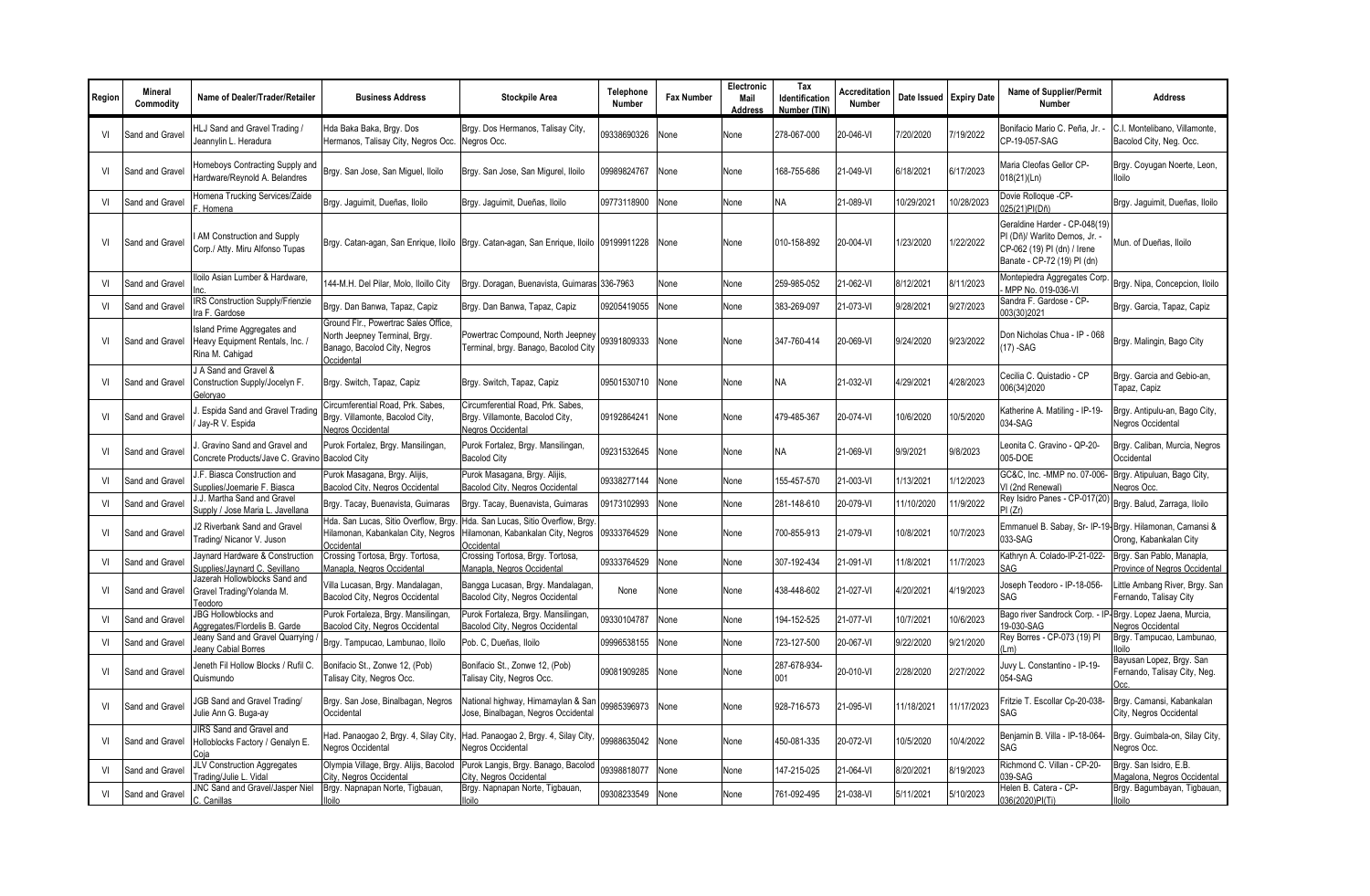| Region | Mineral<br>Commodity | Name of Dealer/Trader/Retailer                                                              | <b>Business Address</b>                                                                       | Stockpile Area                                                   | Telephone<br>Number | <b>Fax Number</b> | Electronic<br>Mail<br><b>Address</b> | Tax<br>Identification<br>Number (TIN) | Accreditation<br>Number   | Date Issued Expiry Date |            | Name of Supplier/Permit<br><b>Number</b>                                                                         | <b>Address</b>                                                                                              |
|--------|----------------------|---------------------------------------------------------------------------------------------|-----------------------------------------------------------------------------------------------|------------------------------------------------------------------|---------------------|-------------------|--------------------------------------|---------------------------------------|---------------------------|-------------------------|------------|------------------------------------------------------------------------------------------------------------------|-------------------------------------------------------------------------------------------------------------|
| VI     | Sand and Gravel      | loaquin Construction Supply /<br>loshua M. Esmeralda                                        | Cor. La Paz and San Agustin Sts.<br>Brgy. I, Poblacion, La Carlota City,<br>Negros Occidental | Crossing Ines, Brgy. Ayungon, La<br>Carlota City                 | 09152414753         | None              | None                                 | 767-018-900                           | 20-075-VI                 | 10/13/2020              | 10/12/2022 | Jose Alvin Gonzaga - IP-18-<br>073-SAG                                                                           | Brgy. Napoles, Bago City,<br>Negros Occidental                                                              |
| VI     | Sand and Gravel      | Joseph V. Enong Sand and Gravel<br>Supply Enterprises/Joseph V.<br>Enona                    | Hda. Feria Anahaw, Hinigaran,<br>Negros Occidental                                            | Hda. Feria Anahaw, Hinigaran,<br>Negros Occidental               | 09092825082         | None              | None                                 | 931-448-915                           | 21-021-VI                 | 3/25/2021               | 3/24/2023  | Jonito V. Enong - CP20-<br>013(SAG)                                                                              | Brgy. E. Lopez, Silay City,<br><b>Negros Occidental</b>                                                     |
| VI     | Sand and Gravel      | <b>JPCS Hollowblocks and Const.</b><br>Supply / Jona C. Palu-ay                             | Rosario St., Brgy. Poblacion Ilawod,<br>San Enrique, Iloilo                                   | Brgy. Agdayao, Passi City                                        | 09287678580         | None              | None                                 | 921-647-135                           | 20-044-VI                 | 7/14/2020               | 7/13/2022  | Edwin Consumo-CP-065 (19)<br>PI (Ca)/ Nathaniel Bejemino -<br>CP-052 (19) PI (Ca)                                | Brgy. Canabajan, Calinog,<br>lloilo/ Brgy. Guiso, Calinog,<br>lloilo                                        |
| VI     | Sand and Grave       | lulian & Jane Construction<br>Supply/Arnel C. Acullador                                     | Brgy. Ba-ac, Dueñas, Iloilo                                                                   | Brgy. Ba-ac, Dueñas, Iloilo and Brgy<br>Jaquimit, Dueñas, Iloilo | 09296092190         | None              | None                                 | 270-500-120                           | 21-107-VI                 | 12/23/2021              | 12/22/2023 | Dovie Rolloque -CP-<br>025(21)PI(Dñ); Ma. Gene<br>Priagola - CP-035(21)PI(Dñ                                     | Brgy. Jaguimit, Dueñas, Iloilo;<br>Brgy. Dilaan, Dueñas, Iloilo                                             |
| VI     | Sand and Grave       | <b>Silox Construction Supply / Ma.</b><br>Cristina De Pedro                                 | Brgy. Pakiad, Oton, Iloilo                                                                    | Brgy. Pakiad, Oton, Iloilo                                       | 09985525865         | None              | None                                 | 143-373-416-<br>001                   | 20-037-VI                 | 7/3/2020                | 7/2/2022   | Jocelyn Belmonte - CP-068<br>(19)PI (Dñ)                                                                         | Brgy. Bagongbong, Dueñas,<br>lloilo                                                                         |
| VI     | Sand and Gravel      | Kert Hardware/Kenneth Ivan L.<br>Carmen:                                                    | E. Ladrido St., Poblacion Ilawod,<br>Lambunao, Iloilo                                         | Brgy. Maite Paquiño, Lambunao,<br>lloilo                         | 0930300644          | None              | None                                 | 468-787-934                           | 21-019-VI                 | 3/24/2021               | 3/23/2023  | Noel B. Loot - CP-<br>003(21)PI(Lm)                                                                              | Pob. Ilawod, Lambunao, Iloilo                                                                               |
| VI     | Sand and Grave       | Kunstwerk Aggregates / Gualberto<br>Pugoy                                                   | Lopez Jaena / San Sebastian St.<br>Bacolod City, Negros Occ.                                  | Brgy. Atipulu-an, Bago City, Negros<br>Occ                       | 09289506343         | None              | None                                 | 129-327-056-<br>007                   | 20-018-VI<br>(Renewal)    | 3/13/2020               | 3/12/2022  | Jelyn P. Garcia - IP-18-068-<br>SAG                                                                              | Brgy. Banago, Bacolod City<br>Jegros Occ                                                                    |
| VI     | Sand and Grave       | Lapnes Sand and gravel Trading/<br>Michael Poblete                                          | Brgy. Tan-awa, kabankalan City,<br>Nea. Occ                                                   | Brgy. Tan-awa, kabankalan City,<br>Neg. Occ                      | 09081034372         | Vone              | None                                 | 07-1721875-8                          | 20-049-VI                 | 7/23/2020               | //22/2022  | Eliseo C. Yusay, Jr. - IP-18-<br>037-SAG                                                                         | Repullo St., Kabankalan City,<br>Neg. Occ.                                                                  |
| VI     | Sand and Gravel      | LASP Marketing/Alexander S.<br>Pingoy                                                       | Brgy. 8(Poblacion), San Jose,<br>Antique                                                      | Brgy. 8(Poblacion), San Jose,<br>Antique                         | None                | None              | None                                 | 102-222-556                           | 21-039-VI                 | 5/11/2021               | 5/10/2023  | Pedro H. Ledesma - MGS-<br>2021-001                                                                              | Brgy. Vilvar, Sibalom, Antique                                                                              |
| VI     | Sand and Grave       | Legayada Sand and Gravel<br>Supply/Ramona L. Legayada                                       | Poblacion, Lambunao, Iloilo                                                                   | Poblacion, Lambunao, Iloilo                                      | 09179655289         | None              | None                                 | <b>NA</b>                             | 21-092-VI                 | 11/9/2021               | 11/9/2023  | Noel B. Loot - CP-<br>003(21)PI(Lm)                                                                              | Brgy. Misi, Lambunao, Iloilo                                                                                |
| VI     | Sand and Grave       | <b>GJ Sand and Gravel Trading/Gina</b><br>. Javelona                                        | Brgy. XX, Victorias City, Negros<br>Occidental                                                | Brgy. XX, Victorias City, Negros<br>Occidental                   | 09486112200         | None              | None                                 | 475-652-368                           | 21-001-VI                 | 1/7/2021                | 1/6/2023   | Suzette R. Golez - IP-18-144-<br>SAG                                                                             | Brgy. Guimbalaon. Silay City,<br><b>Jegros Occidental</b>                                                   |
| VI     | Sand and Grave       | Liezel Pellejo Ramos Sand and<br>Gravel / Liezel Pellejo Ramos                              | Prk. Sampaguita, Brgy. Abuanan,<br>Bago City, Negros Occidental                               | Prk. Sampaguita, Brgy. Abuanan,<br>Bago City, Negros Occidental  | 09776435325         | None              | None                                 | 928-727-978                           | 20-063-VI                 | 9/21/2020               | 9/20/2022  | Krushrock Corporation - MPP<br>No. 05-001-VI (1st Renewal)                                                       | Brgy. Abuanan, Bago City,<br>leg. Occ.                                                                      |
| VI     | Sand and Grave       | Lira's Hardware and Construction<br>Supply / Karen Dee Bersusa Lira                         | Brgy. Talanghawan, Lambunao, Iloilo                                                           | Brgy. Talanghawan, Lambunao, Iloilo                              | 09091588701         | Vone              | None                                 | 307-251-861                           | 20-065-VI                 | 9/21/2020               | 9/20/2022  | Ma. Eva Cecilia Vargas - CP-<br>077 (19) PI (Lm)                                                                 | atañafrancia St., Pobacion<br>llawod, Lambunao, Iloilo                                                      |
| VI     | Sand and Grave       | LJ Construction Aggregates<br>Frading/Joy Lauresta Katipunan                                | Brgy. Lampaya, Calinog, Iloilo                                                                | Brgy. Lampaya, Calinog, Iloilo                                   | 09501820589         | None              | None                                 | 374-383-006                           | 21-029-VI                 | 4/28/2021               | 4/27/2023  | Mariano Ligayada, Jr. - CP-<br>005(21)PI(Lm)                                                                     | Burgos St., Lambuanao, Iloilo                                                                               |
| VI     | Sand and Gravel      | LKY Concrete Supply and<br><b>Construction Services/Laerrennz</b><br>Kharlle Ynnick C.      | Osmeña St., Poblacion Centro,<br>Calinog, Iloilo                                              | Brgy. Badlan Grande, Calinog, Iloilo                             | 393-0154            | None              | None                                 | 490-636-456                           | 21-031-VI                 | 4/29/2021               | 1/28/2023  | Rodolfo Laluma - CP-<br>055(20)PI(Dñ)                                                                            | Brgy. Dilaan, Dueñas, Iloilo                                                                                |
| VI     | Sand and Grave       | Lumen Aggregates/Cezar J.<br>Homena                                                         | Poblacion Dueñas, Iloilo                                                                      | Brgy. Jaguimit, Dueñas, Iloilo                                   | 09179655289         | None              | None                                 | 123-719-482                           | 21-090-VI                 | 10/29/2021              | 10/28/2023 | Emmett Lamera-CP-<br>006(21)PI(Dñ)                                                                               | Brgys. Batuan and Calang,<br>Dueñas, Iloilo                                                                 |
| VI     | Sand and Grave       | LWA Hardware & Construction<br>Supplies / Ly O' Wil T. Tubillara                            | 10 Northbend St., Lizares Subd.<br>Taculing, Bacolod City, Negros<br>Occidental               | Bangga Bagul, Brgy. Rizal, Silay City                            | 09399149695         | None              | None                                 | 263-750-419                           | 20-076-VI                 | 10/20/2020              | 10/19/2022 | Jeb Sand and Gravel - Ip-18-<br>047-SAG                                                                          | Brgy. Bagtic, Silay City, Negros<br>Occidental                                                              |
| VI     | Sand and Gravel      | M&MB Hollowblocks, Sand and<br>Gravel Dealer/ Michael I.<br>Bermudez                        | Prk. Paraiso, Brgy. Abuanan, Bago<br>City, Negros Occ.                                        | Prk. Paraiso, Brgy. Abuanan, Bago<br>City, Negros Occ.           | 09173101034         | None              | None                                 | 164-640-164                           | 20-019-VI<br>(Renewal)    | 3/13/2020               | 3/12/2022  | Krushrock Corporation - MPP<br>No. 05-001-VI (1st Renewal)                                                       | Brgy. Abuanan, Bago City,<br>Veg. Occ.                                                                      |
| VI     | Sand and Grave       | M. Alag Hauling Services/Maricar<br>Alag                                                    | Malay, Aklan                                                                                  | Malay, Aklan                                                     | 09177921672         | None              | None                                 | 316-979-331                           | 21-051-VI(1st<br>Renewal) | /6/2021                 | 7/5/2023   | Arnold L. Chan - CP No.<br>036(2020)VI-3N                                                                        | Brgy. Laguinbanwa, Ibajay,<br>Aklan                                                                         |
| VI     | Sand and Gravel      | Ma. Gemma Sand and Gravel And<br>Washery Sand and Gravel<br>Quarrying/ Ma. Gemma C. D'Souza | Brgy. Pader, Dueñas, Iloilo                                                                   | Brgy. Pader, Dueñas, Iloilo                                      | 09218013945         | None              | None                                 | 468-315-200                           | 21-068-VI                 | 8/26/2021               | 8/25/2023  | Merlio L. Piccio - CP-<br>028(21)PI(Dn)                                                                          | Brgy. Pader, Dueñas, Iloilo                                                                                 |
| VI     | Sand and Gravel      | Marlon Layawon Quarry/Marlon L.<br>.avawon                                                  | Brgy. Pajo, Lambunao, Iloilo                                                                  | Brgy. Pajo, Lambunao, Iloilo                                     | 09077782581         | None              | None                                 | 265-445-905                           | 21-012-VI                 | 3/8/2021                | 3/7/2023   | Leo Bon Libordo - IP-04(19) PI Brgy. Alugmawa, Lambunao,<br>(LM)                                                 | lloilo                                                                                                      |
| VI     | Sand and Gravel      | Marmolejo's Builders and<br>Construction Supplies/Reynold E.<br>Marmoleio                   | Brgy. Liñagan Calsada, Maasin, Iloilo   Brgy. Siwalo, Maasin, Iloilo                          |                                                                  | 09382378274         | None              | None                                 | 231-919-609                           | 21-080-VI(1st<br>Renewal) | 10/14/2021              | 10/13/2023 | Jerry Brillo - CP-016(21)PI(Jn)<br>Jorwel F. Cordero - MGS 2021<br>034; Cyril Lenard Abanilla -<br>QP-20-001(Ma) | Brgy. Madong, Janiuay, Iloilo;<br>Brgy. Cadolonan, San<br>Remegio, Antigue; Brgy.<br>Siwalo, Maasin, Iloilo |
| VI     | Sand and Gravel      | MCY Aggregates, Inc. / Mark<br>Anthony Yanson                                               | Pacita Bldg, La Salle Ave., Bacolod<br>City, Negros Occidental                                | Brgy. Andres Bonifacio, Cadiz City,<br>Negros Occidental         | 09382246071         | None              | None                                 | 746-263-245                           | 20-083-VI                 | 11/23/2020              | 11/22/2022 | Hersie Dela Cruz - IP-18-005-<br>SAG                                                                             | Brgy. Malubon, Sagay City                                                                                   |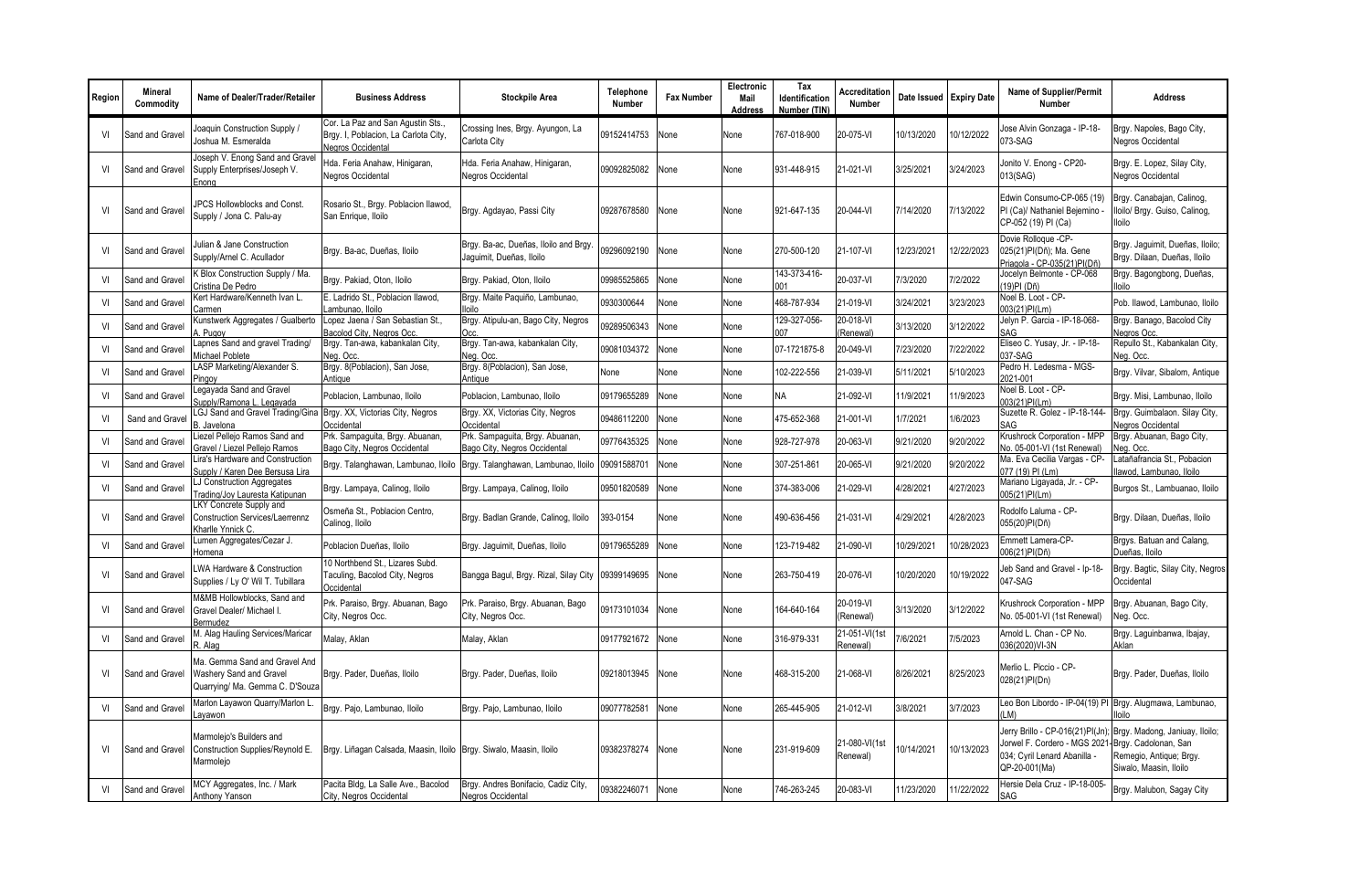| Region | <b>Mineral</b><br>Commodity | Name of Dealer/Trader/Retailer                                                       | <b>Business Address</b>                                                           | <b>Stockpile Area</b>                                                                                         | Telephone<br><b>Number</b> | <b>Fax Number</b> | Electronic<br>Mail<br><b>Address</b> | Tax<br>Identification<br>Number (TIN) | Accreditation<br>Number | Date Issued Expiry Date |            | <b>Name of Supplier/Permit</b><br><b>Number</b>                                              | <b>Address</b>                                                                                                  |
|--------|-----------------------------|--------------------------------------------------------------------------------------|-----------------------------------------------------------------------------------|---------------------------------------------------------------------------------------------------------------|----------------------------|-------------------|--------------------------------------|---------------------------------------|-------------------------|-------------------------|------------|----------------------------------------------------------------------------------------------|-----------------------------------------------------------------------------------------------------------------|
| VI     | Sand and Gravel             | MEC Sand and Gravel Trading /<br>Mark Eldon E. Consumo                               | Brgy. Jalandoni Subdvision,<br>Poblacion Ilawod, Calinog, Iloilo                  | Brgy. Canabajan, Calinog, Iloilo                                                                              | 09474489138                | None              | None                                 | 328-555-999<br>000                    | 20-045-VI               | 7/14/2020               | 7/13/2022  | Edwin Consumo-CP-065 (19)<br>PI (Ca)/ Nathaniel Bejemino -<br>CP-052 (19) PI (Ca)            | Brgy. Canabajan, Calinog,<br>lloilo/ Brgy. Guiso, Calinog,<br>lloilo                                            |
| VI     | Sand and Gravel             | Merm Aggregates Supply/ Ma.<br>Elena R. Miraflor                                     | Sitio Sanake, Brgy. Bacuyangan,<br>Hinoba-an, Negros Occidental                   | Brgy. Bacuyangan, Hinoba-an,<br>Negros Occidental                                                             | 09173003561                | None              | None                                 | 463-907-309                           | 20-082-VI               | 11/17/2020              | 11/16/2022 | Tirso E. Miraflor - IP-18-062-<br>SAG / Jerro V. Reliquias - IP-<br>18-054-SAG               | Brgy. Bacuyangan, Hinoba-an,<br>legros Occidental / Brgy.<br>Bacuyangan, Hinoba-an,<br><b>Vegros Occidental</b> |
| VI     | Sand and Gravel             | MF Ferrer Builders & Supply/<br>Marcial F. Ferrer                                    | Tigum, Pavia, Iloilo                                                              | Tigum, Pavia, Iloilo                                                                                          | 09196289548                | None              | None                                 | 941-254-516                           | 20-021-VI<br>(Renewal)  | 4/21/2020               | 4/20/2022  | Lindin Glenn Bolivar - CP-060<br>(19) PI (DI)                                                | Brgy. Jalaud, Btac. Nuevo.<br>lloilo                                                                            |
| VI     | Sand and Gravel             | <b>MGMK Aggregates Trading/</b><br>Rebilyn C. Librodo                                | Brgy. Alugmawa, Lambunao, Iloilo                                                  | Brgy. Alugmawa, Lambunao, Iloilo                                                                              | 09276710865                | None              | None                                 | 421-910-041                           | 21-101-VI               | 12/6/2021               | 12/5/2023  | Guia Librodo - CP-<br>022(21)PI(Ca)                                                          | Brgys. Banban Pequeño &<br>Lonoy, Calinog, Iloilo                                                               |
| VI     | Sand and Gravel             | MJ Barnes Hardware/Mary Joy<br>Barnes                                                | Brgy. 8, San Roque St., San Miguel<br>lloilo                                      | Brgy. 8, San Roque St., San Miguel,<br>lloilo                                                                 | 09382080570                | None              | None                                 | 277-692-056                           | 21-034-VI               | 4/30/2021               | 1/29/2023  | Rogelio Solania - CP-<br>007(21)PI (Jn)                                                      | Brgy. Danao, Januiay, Iloilo                                                                                    |
| VI     | Sand and Gravel             | <b>MNB Construction Supplies/</b><br>Moises A. Balida                                | Hillside Subd., Brgy. Mansilingan,<br><b>Bacolod City</b>                         | Brgy. Ma-ao, Bago City, Neg. Occ./<br>Brgy. Mansilingan, Bacolod City                                         | 09495050517                | None              | None                                 | 262-000-203                           | 21-058-VI               | 7/16/2021               | 7/15/2023  | Katherine A. Matiling - IP-19-<br>$034-SAG$                                                  | Brgy. Atipuluan, Bago City,<br>Jegros Occ                                                                       |
| VI     | Sand and Gravel             | N3D's Construction Supply<br>Trading/Natalie Sarad Salado                            | Purok Busay, Brgy. Cabug, Bacolod<br>City, Negros Occidental                      | Purok Busay, Brgy. Cabug, Bacolod<br>City, Negros Occidental                                                  | 09227301940                | None              | None                                 |                                       | 21-009-VI               | 2/15/2021               | 2/14/2023  | Edgar M. Holero - CP-29-012-<br>SAG                                                          | Brgy. Lag-asan, Bago City,<br><b>Jegros Occidental</b>                                                          |
| VI     | Sand and Grave              | Najalin Concrete Construction<br>Supply/Carl Christian F. Bermudo                    | Brgy. Lagranja, La Carlota City,<br>Negros Occidental                             | Brgy. Lagranja, La Carlota City,<br>Negros Occidental                                                         | 09495050517                | None              | None                                 | 776-995-582                           | 21-071-VI               | 9/9/2021                | 9/8/2023   | Mario M. Peña, Jr. - IP-20-047<br>SAG                                                        | Brgy. Bungahin, Isabela                                                                                         |
| VI     | Sand and Gravel             | Nan Jul Sand and Gravel and<br><b>Construction Supply Trading/Julie</b><br>Fe Treyes | /illena St., Brgy. Zone 3, Cadiz City,<br>Negros Occidental                       | Villena St., Brgy. Zone 3, Cadiz City,<br>Negros Occidental                                                   | 09173044718                | None              | None                                 | <b>NA</b>                             | 21-063-VI               | 8/16/2021               | 8/15/2023  | Louie Jay L. Sombito -IP-19-<br>027-SAG                                                      | Brgy. Caduha-an, Cadiz City,<br><b>Vegros Occidental</b>                                                        |
| VI     | Sand and Gravel             | Nasser Lumber and Construction<br>Supply/Judy A. Jacinto                             | Purok Mabi-abihon II, Brgy. Lag-asan,<br>Bago City, Negros Occidental             | Purok Mabi-abihon II, Brgy. Lag-asan<br>Bago City, Negros Occidental                                          | 09126847331                | None              | None                                 | 446-568-996                           | 21-083-VI               | 10/18/2021              | 10/17/2023 | Christian John A. Aquilar - IP-<br>20-049-SAG                                                | Brgy. Atipulu-an, Bago City,<br><b>Jegros Occidental</b>                                                        |
| VI     | Sand and Grave              | Nathaniel Construction<br>Supplies/Natnaniel O. Napilan                              | Brgy. Aguiauan, Miagao, Iloilo                                                    | Brgy. Frantilla, Miagao, Iloilo                                                                               | 09151351319                | None              | None                                 | 749-390-642                           | 21-096-VI               | 11/24/2021              | 1/23/2023  | Jun Capinding - CP-<br>008(21)PI(Ma)                                                         | Brgys. Frantilla & Wayang,<br>Miagao, Iloilo                                                                    |
| VI     | Sand and Grave              | NBM Construction Supply/ Nenita<br>. Malubay                                         | Blk. 6 Lot 17, Akishola Village,<br>Villamonte, Bacolod City, Neg. Occ.           | 2nd Road, Fuentebella, Subd.Brgy.<br>Taculing, Bacolod City                                                   | 09231390383                | None              | None                                 |                                       | 20-050-VI<br>(Renewal)  | //27/2020               | //26/2022  | Katherine A. Matiling - IP-19-<br>034-SAG                                                    | 108 St., Greenplains Subd.,<br>Bacolod City, Neg. Occ.                                                          |
| VI     | Sand and Gravel             | Negros Carrara Corporation/John<br>. Qua                                             | Blk.2B Lot 12 & 15 C.L. Montelibano<br>Avenue, Bacolod City, Negros<br>Occidental | HAD. Bungyod, Brgy. Guimbalaon,<br>Silay City, Negros Occidental                                              | 09338690462                | None              | None                                 | 927-225-989                           | 20-090-VI               | 12/14/2020              | 12/13/2020 | Louie John L. Qua - IP-18-063<br>SAG / Almana Property Dev't.<br>Corporation - QP-17-009-DOE | Brgy. Villamonte, Bacolod City,<br>Jegros Occidental / Alijis<br>Road, Bacolod City, Negros<br>Occidental       |
| VI     | Sand and Gravel             | Nelson's Sand and Gravel Trading/<br>Nelson C. Canillas                              | Canillas St., Poblacion, Leon, Iloilo                                             | Canillas St., Poblacion, leon, Iloilo                                                                         | 09307052976                | None              | None                                 | 931-699-545                           | 20-051-VI               | //27/2020               | /26/2022   | Ian John Capatan - CP-079<br>(190 PI (Ln)                                                    | Camiña St., Leon, iloilo                                                                                        |
| VI     | Sand and Grave              | Niel's Merchandising Center / Niel<br>Yu                                             | Brgy. Jibolo, Janiuay, Iloilo                                                     | Brgy. Jibolo, Janiuay, Iloilo                                                                                 | 09479978901                | None              | None                                 | 102-272-807                           | 20-025-VI               | 4/24/2020               | 1/23/2022  | James Ryan Magbanua - CP-<br>054 (19) PI (Di)                                                | Brgy. Sulangan, Dumangas,<br>loilo                                                                              |
| VI     | Sand and Gravel             | Niño Paul Sand and Gravel<br>Trading/Rodolfo L. Lopez, Jr                            | Brgy. Maribong, Lambunao, Iloilo                                                  | Brgy. Maribong, Lambunao, Iloilo                                                                              | 097788422330               | None              | None                                 | 451-073-467                           | 21-067-VI               | 8/24/2021               | 8/23/2023  | Bobby Badiango - CP-<br>015(21)PI(Lm)                                                        | Brgy. Sambag, Jaro, Iloilo                                                                                      |
| VI     | Sand and Gravel             | NMC Powerblocks, Inc./ Ma.<br>Nerissa M. Chiang                                      | J.R. Torres Avenue, Brgy. Sincang,<br>Bacolod City, Negros Occidental             | J.R. Torres Avenue, Brgy. Sincang,<br><b>Bacolod City</b>                                                     | None                       | None              | None                                 | 436-043-152                           | 20-085-VI               | 12/3/2020               | 12/2/2022  | Priscilla Planta - IP -20-002-<br>SAG                                                        | Brgy. Napoles, Bago City,<br><b>Vegros Occidental</b>                                                           |
| VI     | Sand and Grave              | Nonescan Sand, Gravel and Hollow<br>Blocks/Ma. Nicky P. Nonescan                     | Hda. Sta. Maria #2, Brgy. Rizal, Silay<br>City                                    | Hda. Sta. Maria #2, Brgy. Rizal, Silay<br>City                                                                | 09183610374                | None              | None                                 | 935-868-760                           | 21-052-VI               | 7/9/2021                | 7/8/2023   | Sandra Ruth Mercedes<br>Encarnacion F. Sycip - IP-038<br>SAG                                 | Brgy. E. Lopez, Silay City,<br><b>Negros Occidental</b>                                                         |
| VI     | Sand and Gravel             | Noning Sand and Gravel<br>Trading/Julian V. Postrado                                 | Had. Banilad 2, Brgy. Nanca, E.B.<br>Magalona, Negros Occidental                  | Had. Banilad 2, Brgy. Nanca, E.B.<br>Magalona, Negros Occidental                                              | 09091928434                | None              | None                                 | 151-181-755                           | 21-002-VI               | 1/11/2021               | 1/10/2023  | Juan Miguel Golez - IP-19-015- Brgy. Guimbalaon. Silay City,<br>SAG                          | <b>Negros Occidental</b>                                                                                        |
| VI     | Sand and Gravel             | Novanne Ventures Construction<br>Corporation                                         | Brgy. Mambaroto, Sipalay City,<br>Negros Occidental                               | Sitio Omilis, Brgy. Man-uling,<br>Cauayan; Sitio Campisang, Brgy.<br>Mambaroto, Sipalay, Negros<br>Occidental | (034)4358-458 None         |                   | None                                 | 925-926-211                           | 21-082-VI               | 10/18/2021              | 10/17/2023 | 017-SAG                                                                                      | Valentin C. Campillanos-IP-19- Brgy. Gil Montilla, Sipalay City,<br>Negros Occidental                           |
| VI     | Sand and Gravel             | NTS San Antonio Resources<br>Manageent, Inc.                                         | Brgy. Damo-ong, Janiuay, Iloilo                                                   | Brgy. Damo-ong, Janiuay, Iloilo                                                                               | 531-98-75                  | None              | None                                 | 437-612-784                           | 21-035-VI               | 5/5/2021                | 5/4/2023   | Rogelio Solania - CP-<br>007(21)PI (Jn)                                                      | A. Nobleza St., Janiauy, Iloilo;<br>Brgy. Angare, Dueñas, Iloilo                                                |
| VI     | Sand and Grave              | <b>NWJS Trading and General</b><br>Merchandise, Inc.                                 | Bangga Adela, Mansilingan, Bacolod<br>City                                        | Bangga Adela, Mansilingan, Bacolod<br>City                                                                    | (034) 436-5388 None        |                   | None                                 | 288-991-350                           | 21-044-VI               | 5/31/2021               | 5/30/2023  | GC&C, Inc. - MMP no. 07-006-<br>VI (2nd Renewal)                                             | Brgy. Abuanan, Bago City,<br>leg. Occ.                                                                          |
| VI     | Sand and Grave              | Olivares Hardware/ Jessyl Jane<br>Olivares                                           | E.H. Ezpeleta St., Igbaras, Iloilo                                                | Aquinaldo St., Poblacion I, Igbaras,<br>lloilo                                                                | 09173030014                | None              | None                                 | 268-750-656                           | 20-084-VI               | 11/27/2020              | 1/26/2022  | Joevanie Gotera - CP-<br>054(20)PI(Gu)                                                       | Brgy. Garbanzos St., Guimbal,<br>lloilo                                                                         |
| VI     | Sand and Gravel             | Ordoñez Traders / Rene C.<br>Ordoñez                                                 | Brgy. 10 (Pob.), Bacolod City, Neg.<br>Occ                                        | So. Kinilatan, Brgy. Giumbala-on,<br>Silay City, Negros Occ.                                                  | 09190022977                | None              | None                                 | 151-589-539-<br>000                   | 20-039-VI               | 7/9/2020                | 7/8/2022   | Beniamin B. Villa - IP-18-064-<br>SAG                                                        | Prk. Marapara I, Zone II Brgy.<br>Bata, Bacolod City, Negros<br>Occ.                                            |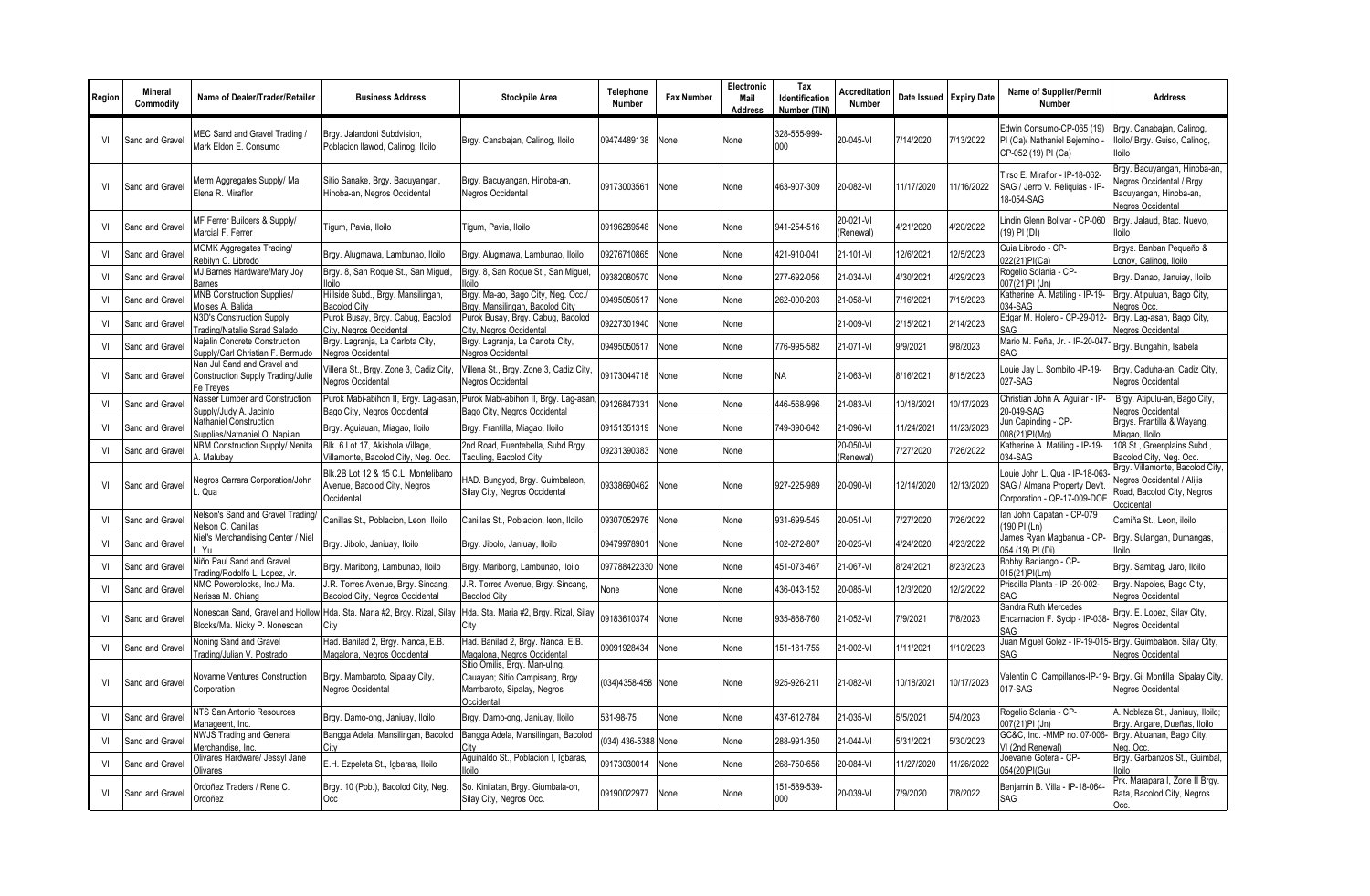| Region | <b>Mineral</b><br>Commodity | Name of Dealer/Trader/Retailer                                          | <b>Business Address</b>                                                                              | <b>Stockpile Area</b>                                                              | Telephone<br><b>Number</b> | <b>Fax Number</b> | Electronic<br>Mail<br>Address | Tax<br>Identification<br>Number (TIN | <b>Accreditation</b><br>Number |            | Date Issued Expiry Date | Name of Supplier/Permit<br><b>Number</b>                                                                    | <b>Address</b>                                                                                         |
|--------|-----------------------------|-------------------------------------------------------------------------|------------------------------------------------------------------------------------------------------|------------------------------------------------------------------------------------|----------------------------|-------------------|-------------------------------|--------------------------------------|--------------------------------|------------|-------------------------|-------------------------------------------------------------------------------------------------------------|--------------------------------------------------------------------------------------------------------|
| VI     | Sand and Gravel             | PCG Builders Corp./ Jose J.<br>Guevara III                              | Monterosa Subd., Brgy. Hinoba-an<br>Sur, Mandurriao, Iloilo City                                     | Brgy. Daanbanwa, Lambunao, iloilo                                                  | 09172521938                | None              | None                          | 428-217-655                          | 20-040-VI                      | 7/10/2020  | 7/9/2022                | Paterno Cyril Navarra - CP-<br>078(19) PI (Lm)                                                              | Brgy. Unka, Jaro, Iloilo City                                                                          |
| VI     | Sand and Gravel             | Princess Hardware/Johnny C.<br>Gutierrez                                | Purok II, Brgy. Narauis, Hinigaran,<br>Negros Occidental                                             | Purok II, Brgy. Narauis, Hinigaran,<br>Negros Occidental                           | 0909682647                 | Vone              | None                          | 933-823-844                          | 21-097-VI                      | 11/24/2021 | 1/23/2023               | Christian John A. Aquilar - IP-<br>20-049-SAG                                                               | Brgy. Atipulu-an, Bago City,<br>Negros Occidental                                                      |
| VI     | Sand and Gravel             | Prinz JM Hardware and Const.<br>Supply/ John Mark C. Mones              | Purok Kaingin, brgy. Punta Taytay,<br>Bacolod City, Neg. Occ.                                        | Purok Kaingin, brgy. Punta Taytay,<br>Bacolod City, Neg. Occ.                      | 09486387639                | None              | None                          | 252-511-005                          | 20-008-VI                      | 2/17/2020  | 2/16/2022               | Rocache Aggregate and Dev.<br>Corporation - MPP No. 010-<br>013-VI (1st renewal)                            | Brgy. Abuanan, Bago City,<br>Neg. Occ.                                                                 |
| VI     | Sand and Gravel             | Pristine General Merchandising<br>Riezel C. Palses                      | A-82 Tindalo Ave. Capitol Shopping<br>Center, Villamonte, Bacolod City,<br>Neg. Occ.                 | Sitio Kinilatan, Brgy. Guimbala-on,<br>Silay City, Negros Occ.                     | 09190022977                | None              | None                          | 930-150-681-<br>000                  | 20-035-VI                      | 7/2/2020   | 7/1/2022                | Beniamin B. Villa - IP-18-064-<br><b>SAG</b>                                                                | Prk. Marapara I, Zone II Brgy.<br>Bata, Bacolod City, Negros                                           |
| VI     | Sand and Gravel             | R. Sequiro Sand and Gravel<br>Frading/ Raguel O. Seguiro                | Brgy. Isio, Cauayan and Brgy.<br>Hilamonan, Kabankalan City, Neg.                                    | Brgy. Isio, Cauayan and Brgy.<br>Hilamonan, Kabankalan City, Neg.<br>Occ.          | 09496696204                | None              | None                          | 949-170-006                          | 20-057-VI                      | 8/13/2020  | 8/12/2022               | bien PAUI O. Sequiro -IP-19-<br>036-SAG                                                                     | So. Flora Brgy. Hilamonan,<br>Kabankalan City, Neg. Occ.                                               |
| VI     | Sand and Gravel             | R.A. Concrete Hollowblocks Gravel<br>and Sand/Rosendo F. Almero         | Poblacion, Lezo, Aklan                                                                               | Brgy. Mina, Lezo, Aklan                                                            | 09283596078                | None              | None                          | 179-667-915                          | 21-066-VI(1st<br>Renewal)      | 8/24/2021  | 8/23/2023               | VLF Commercial Sand and<br>Gravel - CP-27(2020)VI-3R                                                        | Brgy. Mina, Lezo, Aklan                                                                                |
| VI     | Sand and Grave              | RAMVIC Construction Supply/<br>Ramy L. Belandros                        | Brgy. E. Lopez, Silay City, Negros<br>Occidental                                                     | Brgy. E. Lopez, Silay City, Negros<br>Occidental                                   | 09287386643                | Vone              | None                          | 445-584-613                          | 21-011-VI                      | 2/24/2021  | 2/23/2023               | Jaime G. Golez - IP-20-028-<br>SAG                                                                          | Brgy. Consing, E.B. Magalona,<br>Negros Occidental                                                     |
| VI     | Sand and Gravel             | RCI Construction/ Alvin C. Inolino                                      | Tambu-an, Malinao, Aklan                                                                             | Tambu-an, Malinao, Aklan                                                           | 09098837104                | None              | None                          | 275-845-874-<br>000                  | 20-052-VI                      | 7/30/2020  | /29/2022                | Jency I. Inolino- CP- 12 (2020)<br>$VI - 3N$                                                                | Brgy. Tambuan, Malinao, Aklan                                                                          |
| VI     | Sand and Gravel             | <b>RGL Construction</b><br>Supply/Queendelyn C. La-ab                   | Brgy. Capuling, Dueñas, Iloilo                                                                       | Brgy. Capuling, Dueñas, Iloilo                                                     | 09088750955                | None              | None                          | 770-854-110                          | 21-081-VI                      | 10/14/2021 | 10/13/2023              | Gemma O. Regalado - CP-<br>36(21)PI(Dñ)                                                                     | Brgy. Dilaan, Dueñas, Iloilo                                                                           |
| VI     | Sand and Grave              | <b>RGLH Construction Supplies</b><br>Trading/ Jino H. Ilorico           | Sitio Bagul, Brgy. Rizal, Silay City,<br>Negros Occ                                                  | Sitio Bagul, Brgy. Rizal, Silay City,<br>Negros Occ                                | 09508191808                | Vone              | None                          | 462-396-989                          | 20-005-VI                      | 2/5/2020   | 2/4/2022                | Manuel Y. Regalado - IP-17-<br>027-SAG                                                                      | Brgy. Atipuluan, Bago City,<br><b>Vegros Occ.</b>                                                      |
| VI     | Sand and Grave              | RLSY Const. Supply Enterprises /<br>Ramonito L. Laab                    | Brgy. Capuling, Dueñas, Iloilo                                                                       | Brgy. Capuling, Dueñas, Iloilo                                                     | 09498191555                | Vone              | None                          | 921-647-967                          | 20-042-VI                      | 7/13/2020  | 7/12/2022               | Edwin Consumo-CP-065 (19)<br>PI (Ca)                                                                        | Brgy. Canabajan, Calinog, Iloilo                                                                       |
| VI     | Sand and Grave              | Rollinridge Const./ Rolinda N.<br>Rondriaue                             | Brgy. Aganan, Pavia, Iloilo                                                                          | Brgy. Dinginan, Roxas City, Capiz                                                  | 09065471334                | Vone              | None                          | 934-472-397                          | 20-030-VI                      | 5/8/2020   | 5/7/2022                | Blue Chip Builders, Inc. - MPP-<br>018-030-VI                                                               | Brgy. Dinginan, Roxas City,<br>Capiz                                                                   |
| VI     | Sand and Grave              | Romnick Construction Supply /<br>Romnick L. Suamen                      | Taft St., Zone Vi, Sta. Barbara, Iloilo                                                              | Taft St., Zone Vi, Sta. Barbara, Iloilo                                            | 09981962417                | None              | None                          | 441-245-867                          | 20-032-VI                      | 6/26/2020  | 6/25/2022               | Dalmacio L. Tamba, Jr. - MPP-<br>018-032-VI                                                                 | Brgy. Pulo, Maestra Vita, Oton<br>lloilo                                                               |
| VI     | Sand and Gravel             | Ronnie Hollow Blocks/Megelinde S.<br>Abangan                            | Lizares Subd., Taculing Road,<br>Bacolod City, Negos Occidental                                      | Lizares Subd., Taculing Road,<br>Bacolod City, Negos Occidental                    | (034)433-2916              | None              | None                          | 150-253-508                          | 21-084-VI                      | 0/25/2021  | 10/24/2023              | GC&C, Inc. - MMP no. 07-006-<br>VI (2nd Renewal)                                                            | Brgy. Atipulu-an, bago City,<br><b>Vegros Occidental</b>                                               |
| VI     | Sand and Grave              | RSL Sand and Gravel Supply/<br>Reshiel S. Laporga                       | Brgy. Capuling, Dueñas, Iloilo                                                                       | Brgy. Capuling, Dueñas, Iloilo                                                     | 09777130372                | None              | None                          | 771831-814                           | 20-087-VI                      | 12/7/2020  | 12/6/2022               | Eden D. Pedregosa -<br>CP058(20)PI(Dñ)                                                                      | Brgy. Batuan, Dueñas, Iloilo                                                                           |
| VI     | Sand and Grave              | Rylac Gravel and Sand<br>Trading/Claire Marie P. Gaston                 | Crossing Purisima, Brgy. Purisima,<br>Manapla, Negros Occidental                                     | Crossing Purisima, Brgy. Purisima,<br>Manapla, Negros Occidental                   | 09173044718                | Vone              | None                          | 933-357-290                          | 21-104-VI                      | 12/16/2021 | 12/25/2023              | Andrea Isabel Lacson - IP-19-<br>045-SAG                                                                    | Brgy. Purisima, Manapla,<br>Negros Occidental                                                          |
| VI     | Sand and Gravel             | Sabido Hardware Supply<br>Incorporated                                  | Brgy. 8, San Roque St., San Miguel,<br>lloilo                                                        | Brgy. 8, San Roque St., San Miguel,<br>lloilo                                      | None                       | None              | None                          | 464-822-363                          | 21-054-VI                      | 7/12/2021  | 7/11/2023               | Edmer Fama - CP-<br>002(21)PI(Al)                                                                           | Brgy. Mambawi, Alimodian,<br>lloilo                                                                    |
| VI     | Sand and Grave              | Sandstone Sand and Gravel<br>Trading/Cecilia P. Undan                   | Purok Langis, Brgy. Banago, Bacolod   Purok Langis, Brgy. Banago, Bacolod<br>City, Negros Occidental | City, Negros Occidental                                                            | 09177007926                | None              | None                          | <b>NA</b>                            | 21-065-VI                      | 8/20/2021  | 8/19/2023               | Richmond C. Villan - CP-20-<br>039-SAG                                                                      | Brgy. San Isidro, E.B.<br>Magalona, Negros Occidental                                                  |
| VI     | Sand and Grave              | SANS Construction and Supply /<br>Susan L. Carmona                      | North Proper, Brgy. Taloc, Bago City,<br><b>Negros Occidental</b>                                    | Brgy. Taloc, Bago City, Negros<br>Occidental                                       | None                       | None              | None                          | 926-622-534                          | 20-077-VI                      | 10/22/2020 | 10/21/2022              | Rafael Araneta - IP-18-034-<br>SAG                                                                          | Brgy. Malingin, Bago City                                                                              |
| VI     | Sand and Gravel             | Sayud Enterprises/Rodolfo S.<br>Sayud                                   | Sitio Cabug, Rizal Highway, Brgy.<br>Guinhalaran, Silay City, Negros<br>Occidental                   | Sitio Cabug, Rizal Highway, Brgy.<br>Guinhalaran, Silay City, Negros<br>Occidenta  | 09079510998                | None              | None                          | 942-549-268                          | 21-072-VI(1st<br>Renewal)      | 9/23/2021  | 9/22/2023               | Erica A. Javier - CP-21-018-<br><b>SAG</b>                                                                  | Brgy. Caduha-an, Cadiz City,<br>Negros Occidental                                                      |
| VI     | Sand and Gravel             | SDC Sand and Gravel, Inc.                                               | Brgy. Camansi, Kabankalan City,<br>Negros Occidental                                                 | Brgy. Camansi, Kabankalan City,<br>Negros Occidental                               | 09304717263                | None              | None                          | 919-643-860                          | 21-048-VI                      | 6/10/2021  | 6/9/2023                | Fritzie T. Escollar Cp-20-038-<br>SAG                                                                       | llog River, Brgy. Camansi,<br>Kabankalan City, Negros<br>Occidental                                    |
| VI     | Sand and Gravel             | Senior's Construction Supplies /<br>Salvador C. Divinagracia, Jr.       | Brgy. Baje, San Julian, Calinog, Iloilo                                                              | Brgy. Baje, San Julian, Calinog, Iloilo                                            | 09190082823                | None              | None                          | 173-043-043                          | 20-059-VI                      | 8/20/2020  | 8/19/2022               | Darwin C. Catolin                                                                                           | Brgy. Badian Pequeño, Calinog<br>lloilo                                                                |
| VI     | Sand and Gravel             | <b>Siblings Construction Materials</b><br>Wholesaling/Leony P. Espinosa | Brgy. Purok I, Bagacay, San Dionisio,<br>lloilo                                                      | Brgy. Jaguimit, Dueñas, Iloilo                                                     | 09664973839                | Vone              | None                          | 120-1919-721-<br>659                 | 21-085-VI                      | 0/25/2021  | 0/24/2023               | Dovie Rolloque -CP-<br>025(21)PI(Dñ)                                                                        | Brgy. Jaguimit, Dueñas, Iloilo                                                                         |
| VI     | Sand and Gravel             | Silver Dragon Construction and<br>Lumber & Glass Supply, Inc.           | JJ Gonzaga Village, Bakyas<br>Mansilingan, Bacolod City, Negros<br>Occidental                        | Valero, Brgy. Ma-ao, Bago City and<br>Brgy. Dumpsite, Murcia, Negros<br>Occidental | 09304717263                | None              | None                          | 919-463-860                          | 21-036-VI                      | 5/7/2021   | 5/6/2023                | Jelyn Garcia IP-18-068-SAG                                                                                  | Brgy. Banago, Bacolod City<br>Negros Occ.                                                              |
| VI     | Sand and Gravel             | Silveria Sand and Gravel<br>Quarrying/Gloria A. Aquilar                 | N & G Building, San Sebastian St.,<br>Bacolod City, Negros Occidental                                | Brgy. Abuanan and Brgy, Mailom,<br>Bago City                                       | 09495050517                | None              | None                          | 148-206-224                          | 21-025-VI                      | 4/19/2021  | 4/18/2023               | <b>First Pick Construction</b><br>Enterprises - QP-17-004-DOE;<br>Katherine A. Matiling - IP-19-<br>034-SAG | Brgy. Bacong Montilla, Bago<br>City, Negros Occidental; Brgy.<br>Atipulu-an, Bago City, Negros<br>Occ. |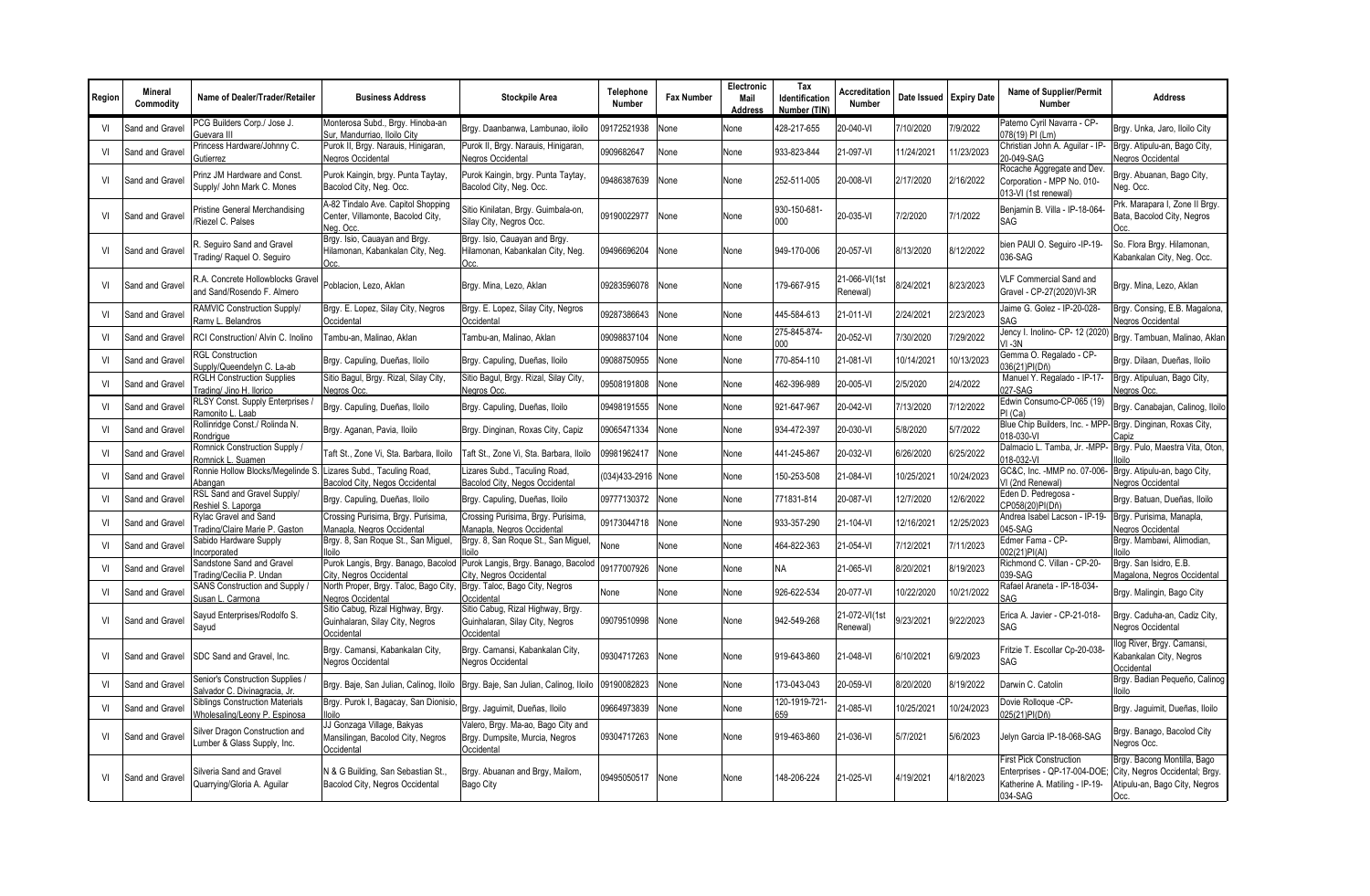| Region         | Mineral<br>Commodity | Name of Dealer/Trader/Retailer                                                                            | <b>Business Address</b>                                                                | <b>Stockpile Area</b>                                                                    | Telephone<br><b>Number</b>                 | <b>Fax Number</b> | Electronic<br>Mail<br>Address | Tax<br>Identification<br>Number (TIN) | Accreditation<br>Number   | Date Issued Expiry Date |            | <b>Name of Supplier/Permit</b><br>Number                                                                                   | <b>Address</b>                                                                                                                                                                                                 |
|----------------|----------------------|-----------------------------------------------------------------------------------------------------------|----------------------------------------------------------------------------------------|------------------------------------------------------------------------------------------|--------------------------------------------|-------------------|-------------------------------|---------------------------------------|---------------------------|-------------------------|------------|----------------------------------------------------------------------------------------------------------------------------|----------------------------------------------------------------------------------------------------------------------------------------------------------------------------------------------------------------|
| VI             | Sand and Gravel      | Siote Sand and Gravel &<br>Hollowblocks Enterprises / Laura V<br>Siote                                    | Blk. 12 Lot 6. Pueblo San Antonio.<br>Zone 12-A (Pob.), Talisay City,<br>Negros Occ.   | Brgy. Matab-ang & Bangga Sagrado,<br>Zone 12. Talisav Citv                               | 09294898351                                | None              | None                          | 568-280-986-<br>000                   | 20-017-VI<br>(Renewal)    | 3/13/2020               | 3/12/2022  | Sandra Ruth Mercedes<br>Encarnacion F. Sycip - IP-038-<br>SAG                                                              | 3rd. Road, Puentebella Subd.<br>Brgy. Taculing, Bacolod City                                                                                                                                                   |
| VI             | Sand and Gravel      | SOC Sand and Gravel<br>Frading/Socrates E. De la Paz                                                      | Hda.Normandia, Brgy. Guinhalaran,<br>Silay City, Negros Occidental                     | Hda.Normandia, Brgy. Guinhalaran,<br>Silay City, Negros Occidental                       | 09152080886                                | None              | None                          | 160-839-906                           | 21-043-VI                 | 5/24/2021               | 5/23/2023  | Ronilo D. Gonzales - CP-19-<br>005-SAG                                                                                     | Malogo River, Brgy. Nanca,<br>Enrique Magalona, Negros<br>Occidental                                                                                                                                           |
| VI             | Sand and Gravel      | Sommir Sales and Development<br>Corp.                                                                     | #7 Lopez St., Victorias City, Negros<br>Occidental                                     | Hda. San Agustin, Binalbagan/ Hda<br>Eden, Brgy. Caduha-an, Cadiz City                   | 09285002370                                | None              | None                          | 006-002-416                           | 21-015-VI(1st<br>Renewal) | 3/17/2021               | 3/16/2023  | Jacquiline N. Poe -IP-19-053-<br>SAG; Louie Jay L. Sombito -<br>IP-19-027-SAG                                              | Suay River, Brgy. Buenavista,<br>Himamaylan City, Negros<br>Occidental; Dalapayan River,<br>Brgy. Caduha-an, Cadiz, City,<br><b>Negros Occidental</b>                                                          |
| VI             | Sand and Gravel      | Sta. Clara Sand and Gravel<br>Trading / Anna Rosario V.<br>Escalante                                      | Caduha-an, Brgy. Caduha-an, Cadiz<br>City, Negros Occ.                                 | Caduha-an, Brgy. Caduha-an, Cadiz<br>City, Negros Occ.                                   | 09998830392                                | None              | None                          | 260-668-192                           | 20-015-VI                 | 3/11/2020               | 3/10/2022  | Louie Jay L. Sombito -IP-19-<br>027-SAG                                                                                    | #7 Lopez St., Victorias City,<br>Veg. Occ.                                                                                                                                                                     |
| VI             | Sand and Gravel      | Stellar Builders / Leonardo L.<br>Belasa                                                                  | Sitio Calamaisan, Bgry. Buntatala,<br>Leganes, Iloilo                                  | Sitio Calamaisan, Bgry. Buntatala,<br>Leganes, Iloilo                                    | 09099457037                                | None              | None                          | 177-212-531<br>000                    | 20-026-VI                 | 4/24/2020               | 4/23/2022  | Cristi Emmanuel Panizales<br>IP-01 (20) (Ps)                                                                               | Brgy. Alimono, Passi City, Iloilo                                                                                                                                                                              |
| VI             | Sand and Gravel      | Stockmont Aggregates and<br>Construction Supply/ Edgar S.<br>Eufre                                        | Phase 1, Lot 23-24, Blk.-1 Menlo<br>Heights, Brgy. Zone 10, Talisay City,<br>Neg. Occ. | Phase 1, Lot 23-24, Blk.-1 Menlo<br>Heights, Brgy. Zone 10, Talisay City,<br>Nea, Occ    | 09988605220                                | None              | None                          | 927-236-529                           | 20-028-VI<br>(Renewal)    | 5/4/2020                | 5/3/2022   | Cecilia K.Yuthasastrakosol<br>IP-19-050-SAG                                                                                | Had. Catabla-Kilayko, Brgy.<br>Efigenio Lizares, Talisay City,<br>Negros Occ.                                                                                                                                  |
| VI             | Sand and Gravel      | Sunshine Sand and Gravel<br>Trading/Halson V. Mombay                                                      | Lopez Jaena, Murcia, Negros<br>Occidental                                              | Lopez Jaena, Murcia, Negros<br>Occidental                                                | 09156806986                                | None              | None                          | 705-193-630                           | 21-040-VI                 | 5/11/2021               | 5/10/2023  | Bago river Sandrock Corp. -<br>19-030-SAG                                                                                  | Titled Property, Lot 633 (TCT<br>091-2014001633), Brgy. Lopez<br>Jaena, Murcia, Negros<br>Occidental                                                                                                           |
| VI             | Sand and Gravel      | alisay RML-S Enterprises/Maridel<br>Solatorio                                                             | Corner Mabini-Arevalo Sts., Talisay<br>City, Negros Occidental                         | Corner Mabini-Arevalo Sts., Talisay<br>City, Negros Occidental                           | 09305496720                                | None              | None                          | 134-321-511                           | 21-100-VI                 | 12/2/2021               | 12/1/2023  | Emiliano Jose Manuel<br>Francisco D. Gastpn - IP-20-<br>045-SAG                                                            | Brgy. E. Lopez, Silay City,<br><b>Negros Occidental</b>                                                                                                                                                        |
| VI             | Sand and Gravel      | <b>Talisay Twin River Aggregates</b><br>Corp.                                                             | Magsaysay Ave., Brgy. Matab-ang,<br>Talisay City, Negros Occidental                    | Magsaysay Ave., Brgy. Matab-ang,<br><b>Talisay City</b>                                  | $(034)433-$<br>5341loc 125/<br>09173279965 | None              | None                          | 009-765-915                           | 21-041-VI                 | 5/14/2021               | 5/13/2023  | Fonsella Kae S. Choa - QP-19<br>010-DOE; Leslie D. Bacay -<br>CP-21-001-SAG; Heide F.<br>Rodrigazo - IP-19-066-SAG         | Lot 1027, Brgy. San Fernando,<br>Talisay City, Negros<br>Occidental; Magnanod River,<br>Brgy. 12, Victorias City, Negros<br>Occidental; Malogo River,<br>Brgy. San Isidro, E.B.<br>Magalona, Negros Occidental |
| V <sub>l</sub> | Sand and Gravel      | Thom's Sand and Gravel and<br>Hollowblocks Factory/ Crystal Ann   Brgy. Pal-agon, Pavia, Iloilo<br>Begavo |                                                                                        | Pal-agon, Pavia, Iloilo                                                                  | 09291600507                                | None              | None                          | 261-172-827                           | 20-086-VI                 | 12/4/2020               | 12/3/2022  | Helen B. Catera - CP-<br>036(2020)PI(Ti)                                                                                   | Brgy. NapNapan Norte,<br>Tiqbauan, Iloilo                                                                                                                                                                      |
| VI             | Sand and Grave       | TMD Construction Supply / Teody<br>M. Dolendo                                                             | National Highway, Brgy. Mabini<br>Cadiz City, Negro Occidental                         | National Highway, Brgy. Mabini,<br>Cadiz City, Negro Occidental                          | 09772834480                                | None              | None                          | 212-367-545                           | 20-080-VI                 | 11/12/2020              | 11/11/2022 | Lydia Y. Reboton - IP-19-016-<br>SAG                                                                                       | Brgy. Mabini, Cadiz City,<br><b>Negros Occidental</b>                                                                                                                                                          |
| VI             | Sand and Gravel      | Triple 7 Gravel and Sand<br>Frading/lan Kim G. Lobaton                                                    | Brgy. Abuanan, Bago City, Negros<br>Occidental                                         | Brgy. Abuanan, Bago City and Brgy.<br>Don Jorge Araneta, Bago City,<br>Negros Occidental | 09486486885                                | None              | None                          | 947-511-954                           | 21-070-VI                 | 9/9/2021                | 9/8/2023   | Christian John A. Aquilar - IP-<br>20-049-SAG                                                                              | Brgy. Atipuluan, Bago City,<br>Nearos Occ.                                                                                                                                                                     |
| VI             | Sand and Gravel      | <b>Tupas Aggregates Civil</b><br>Engineering Const./ Atty. Miru<br>Alfonso Tupas                          | Brgy. Pader, Dueñas, Iloilo                                                            | Brgy. Pader, Dueñas, Iloilo                                                              | 09199911228                                | None              | None                          | 941-245-074                           | 20-003-VI                 | 1/23/2020               | /22/2022   | Geraldine Harder - CP-048(19)<br>PI (Dñ)/ Warlito Demos, Jr.<br>CP-062 (19) PI (dn) / Irene<br>Banate - CP-72 (19) PI (dn) | Mun. of Dueñas, Iloilo                                                                                                                                                                                         |
| VI             | Sand and Grave       | Jrsua Sand and Gravel/Rexes G.<br>Jrsua                                                                   | Brgy. Manoc, Boracay Island, Malay,<br>Aklan                                           | Boracay Island, Libertad, Nabas,<br>Aklan                                                | (036)288-9466 None                         |                   | None                          | 14-293-485                            | 21-056-VI                 | 7/14/2021               | 7/13/2023  | Mila I. Dimalaluan - MGS2021-<br>014                                                                                       | San Francisco Norte, Tibiao.<br>Antique                                                                                                                                                                        |
| VI             | Sand and Grave       | VAF General Merchandise/ Vic<br>Anthony S. Florido                                                        | Rizal St., Brgy. Ma-ao, Bago City,<br>Neg. Occ.                                        | Brgy. Ma-ao, Bago City, Neg. Occ.                                                        | (034) 4584798 None                         |                   | None                          | 180-081-281-<br>000                   | 20-011-VI                 | 2/28/2020               | 2/27/2022  | GC&C, Inc. - MMP no. 07-006-<br>VI (2nd Renewal)                                                                           | Brgy. Atipuluan, Bago City,<br><b>Vegros Occ.</b>                                                                                                                                                              |
| VI             | Sand and Gravel      | Vena Sand and Gravel<br>SupplyMaria Agnes D. Gaston                                                       | Sitio Golf, Brgy. Guinhalaran, Silay<br>City, Negros Occidental                        | Sitio Golf, Brgy. Guinhalaran, Silay<br>City, Negros Occidental                          | 09506493423                                | None              | None                          | 113-021-082                           | 21-103-VI                 | 12/14/2021              | 12/13/2023 | Emiliano Jose Manuel<br>Francisco D. Gaston - IP-20-<br>045-SAG                                                            | Brgy. E. Lopez, Silay City,<br><b>Vegros Occidental</b>                                                                                                                                                        |
| VI             | Sand and Gravel      | Villan Corporation                                                                                        | Brgy. E. Lopez, Silay City, Negros<br>Occidental                                       | Brgy. E. Lopez, Silay City, Negros<br>Occidental                                         | 09177007926                                | None              | None                          | 944-815-028                           | 21-105-VI                 | 12/23/2021              | 12/22/2023 | Richmond C. Villan - CP-20-<br>039-SAG                                                                                     | Brgy. San Isidro, E.B.<br>Magalona, Negros Occidental                                                                                                                                                          |